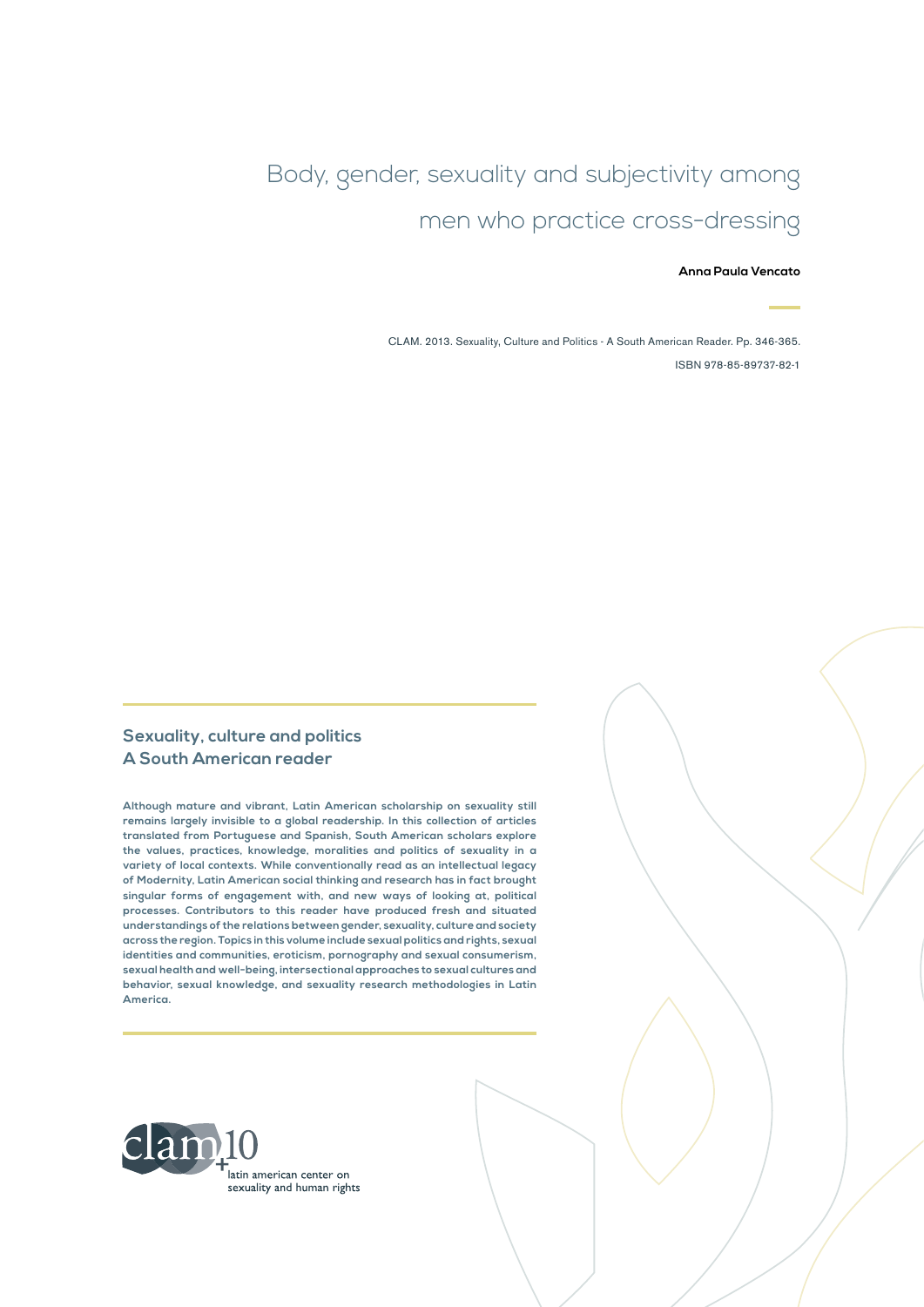# Body, gender, sexuality and subjectivity among men who practice cross-dressing\*

#### **Anna Paula Vencato\*\***

### **Introduction and some notes on vocabulary1**

Many people feel the desire to "dress up" in clothing that is socially linked to "the opposite sex". In the testimonies of some of the men who do this, the desire to "be *en femme"* and the realisation of this desire are constituted in a singular experience which is significant for their self-esteem, self-image and their own perception of themselves as a "complete person". This practice is still the target of prejudice, however. In this context, many of these people end up having to negotiate several obstacles, apart from having to negotiate their desires and pleasures linked to cross-dressing. These obstacles include managing something that should/must remain solely in the private sphere and, preferably, secret. In the present article, I aim to discuss how men who engage in this practice think of their experiences of dressing in clothing of the "opposite sex"; what the possibilities are for realising this desire and how it is negotiated in several different instances. To this end, I will use data from fieldwork, collected through virtual social sites and other data extracted from conversations with those cross-dressing men whom I was able to physically meet at specific times.

Certain words and concepts acquire a special meaning for my informants. These words and concepts are, in general, little known by people outside the "scene'". Although I do not intend to develop a glossary with clear cut or extensive definitions of the terms employed in the cross-dressing social context, I would like to provide readers with the meanings and uses which were presented to me during my research. These terms include "se montar", to dress up, cross-dressing/cd and S/O (or supportive/opposite).

The expression "se montar" (to assemble oneself), or "montagem", was often used by cross-dressers. As in the case of the drag queens I previously researched, crossdressers do not dress themselves or put on make up: they "assemble themselves". "Montar-se" is the "native" term that defines the act or process of cross-dressing or dressing up.

<sup>\*</sup> Translated from Portuguese by Ana Lopes. Adapted from: VENCATO, A. P. 2009. "Negociando desejos e fantasias: corpo, gênero, sexualidade e subjetividade em homens que praticam crossdressing". In: DÍAZ-BENITEZ, M.E. & C. E. FÍGARI (Eds.). *Prazeres Dissidentes*. Rio de Janeiro: 2009. P.93-117.

<sup>\*\*</sup> PhD. Lecturer at Paulista University; researcher of the Body, Identity and Subjectivities Research Group, Federal University of São Carlos.

<sup>1</sup> I am grateful to Bruno Dallacort Zilli for reading several versions of this article and making valuable suggestions throughout the process of writing it.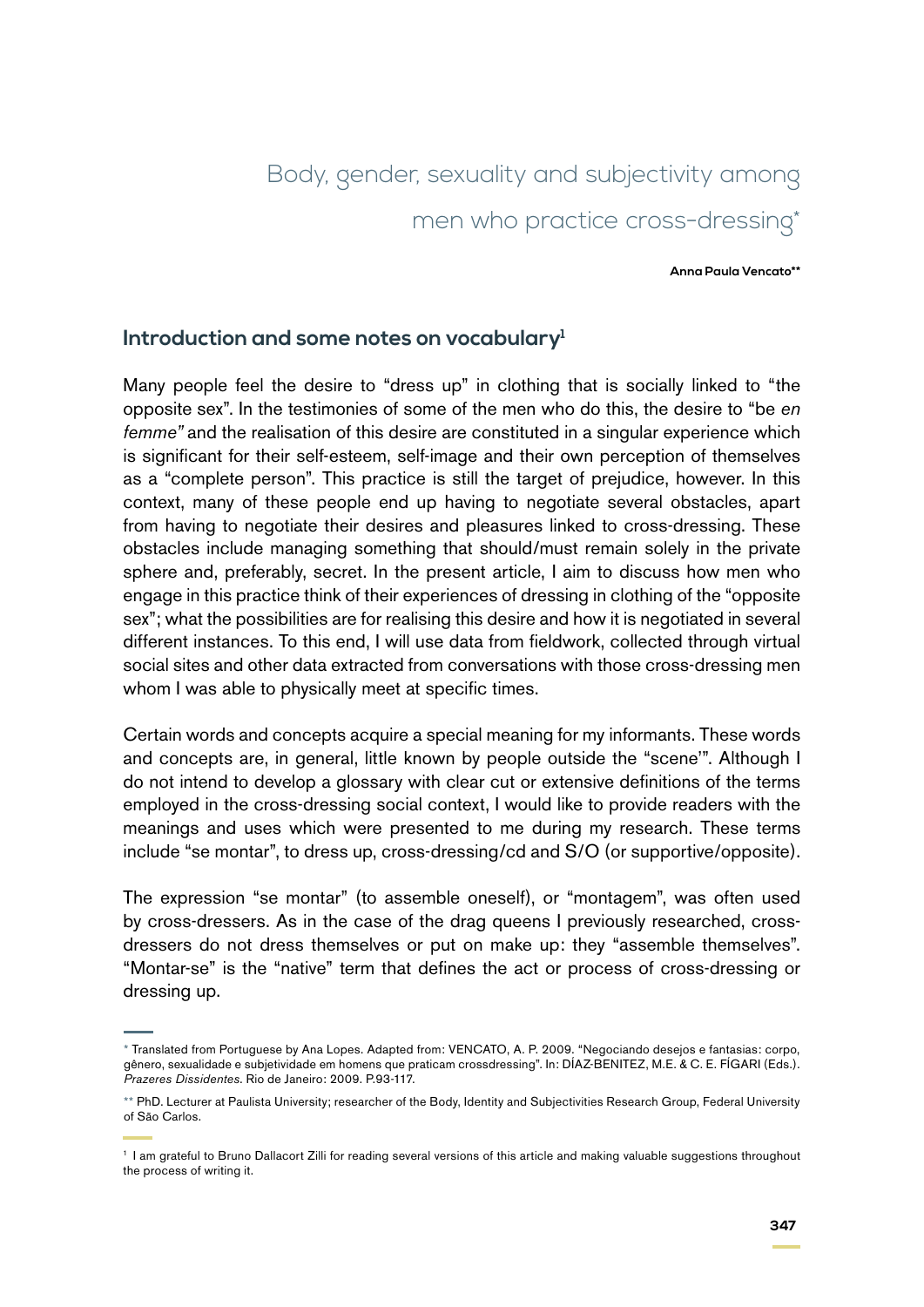The term "to dress oneself", for some cross-dressers, means almost the same thing as "se montar", although my informants understand the latter to be the more adequate term. There are cross-dressers who feel uncomfortable with the term "montagem", however. As a participant in this research explained, "Personally I don't like the term *montar*; I am not a wardrobe to be assembled [laughs]" (Conversation via MSN,<sup>2</sup> 30/04/2007).

Use of the English term "cross-dressing" is current among the people with whom I have spoken during my fieldwork, even though some feel uncomfortable using foreign words. Most of my informants report first coming across the term via the Internet. Some "cds" (short for cross-dresser, an abbreviation often used by people who share the practice of dressing up as the opposite sex) even report that they did not know how to refer to their desire to dress up as women until they had access to the term via Internet searches or chat rooms. "Cross-dressing" also marks a distinction, according to my informants, between what they do and what they imagine regarding the social practices of *travestis* who work as prostitutes. Throughout this article, the term cross-dressing will appear in two ways: spelt *crossdressing*, as my informants use the term; spelt *cross-dressing*, as the term is used in English speaking countries, found on the Internet and in the scientific literature on the topic.

A Supportive/Opposite or S/O is "a person of the opposite sex who supports the practice of cross-dressing. She can be a friend, girlfriend, spouse, sister, cousin… It's important to note that it's someone who SUPPPORTS; not someone who merely accepts".3 Among my informants, their S/Os are commonly wives or girlfriends, though not all crossdressers have or want to have an S/O.

# **Crossdressers, crossdressing**

There are different ways of practising cross-dressing and these variations have specific meanings for different groups.<sup>4</sup> Moreover, these groups tend not to be homogeneous and sometimes the definitions of practices vary according to the social and subjective elements that a person who dresses as the "opposite sex" acquires. Although the meanings of the term may vary, in general a crossdresser can be defined as someone

<sup>2</sup> "MSN Messenger is an instant messaging program developed by Microsoft Corporation. The program allows Internet users to interact with others who have access to the same program in real time. One can develop a list of virtual 'friends' and be alerted when they go online and offline" (Old Wikipedia entry. http://pt.wikipedia.org/w/index.php?title=MSN\_ Messenger&oldid=10372192>. Accessed on: 20 June 2008.)

<sup>3</sup> Definition taken from an Orkut S/O's Community (accessed on 15/06/2008). Orkut is a virtual social media network linked to Google.com and available online via the site [www.orkut.com](http://www.orkut.com/). In order to be part of Orkut one must be invited by someone who is already registered in the network. Only registered persons have access to the site's content. Once a person accepts the invitation, they can add people whether or not they are acquainted with them, reject invitations of friendship, become part of communities or create communities around a variety of issues. They can also check what is their connection to another person through looking at the network of common friends and the privacy options chosen by each user.

<sup>&</sup>lt;sup>4</sup> In this article, the term "group" is used in the way that my informants use it to refer to people they have met throughout their lives and with whom they practice crossdressing. It is not used in the same way as the sociological concept of *social group*.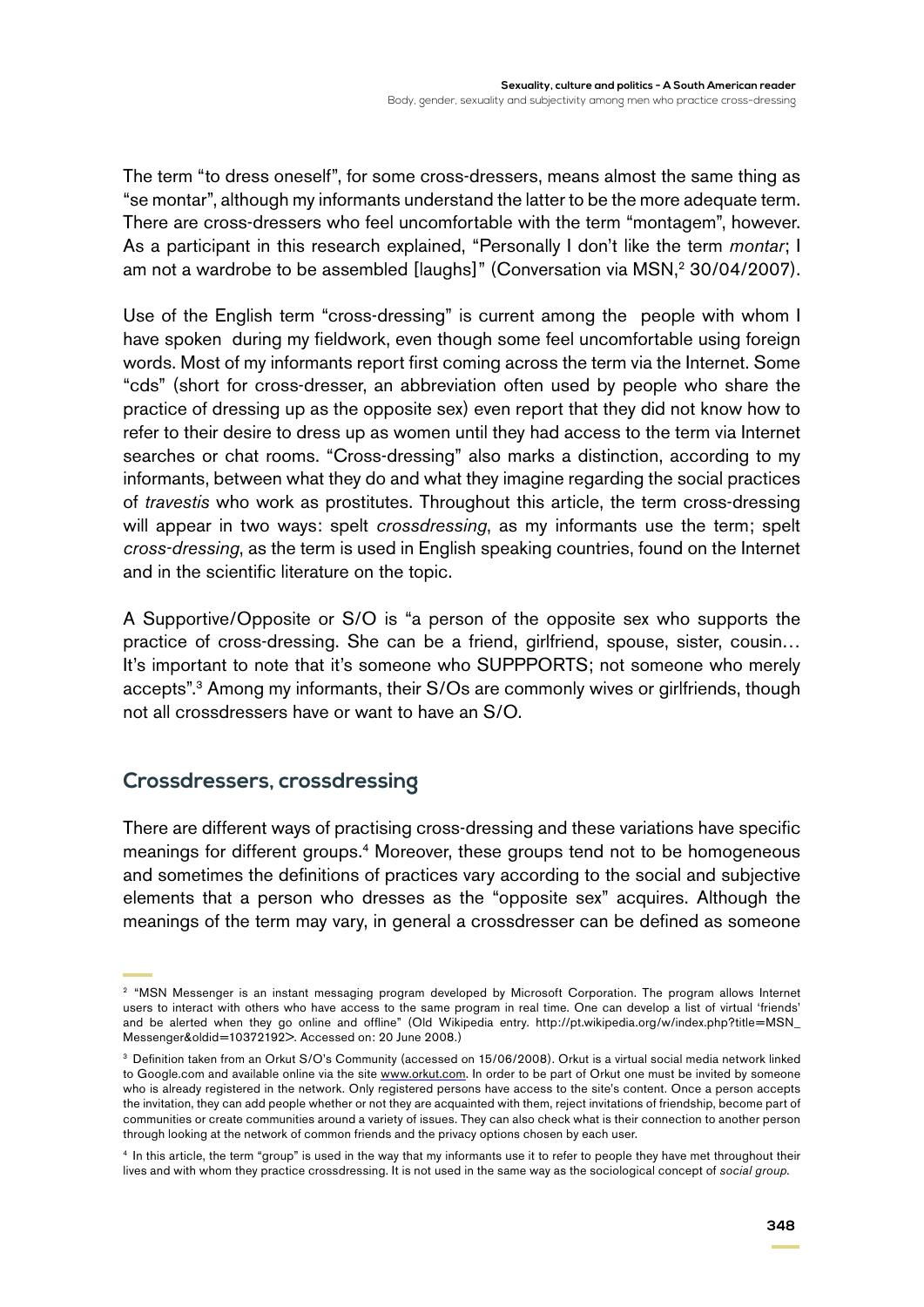who occasionally wears or dresses up in clothing and accessories that are seen as belonging to the "opposite" of their "biological sex". The practice of cross-dressing is combined with a wide range of possibilities in terms of sexuality and "gender identity".5 It is also used to refer to people who dress up as the "opposite sex" in order to engage in sexual practices.

During my PhD research (Vencato, 2009), my informants seldom spoke of their sexual practices, although there are examples of these in the literature. This is the case of Leandro de Oliveira's work (2006) in a working class club in Rio de Janeiro. Here, we find gender performances that construct specific places for the men and crossdressers that frequent the club. In this club, given the value attached to a specific type of masculinity, men (not cross-dressers) do not pay to get in and are supposed to take certain precautions in order to avoid being contaminated by femininity, whether through sexual practices or gestures and attitudes.

The experiences of crossdressing I observed in my research differ from those described by Oliveira, especially concerning the specific occupation of spaces for the meeting of sexual partners. Although I have attempted to get close to some groups who practice cross-dressing in different ways, I did not encounter crossdressers who dress up with the sole objective of engaging in a sexual encounter. This does not mean, of course, that my informants did not sometimes have sexual relations while *en femme*.

I began to develop a network of contacts by gaining access to people who go *en femme*, "dress up", are "in transition"6 or who are "cds", and those who know people that share these practices. The groups I observed included cross-dressing members of the Brazilian Crossdresser Club (BCC).7 This group brings together members from several areas of Brazil and from different age groups, as well as men who "have fantasies of wearing clothing of the opposite sex (crossdressing)" or, who dress as women in general. According to the front page of the club's website, the BCC was founded in 1997 and is "the first club devoted to crossdressers and transgenders in Brazil". A warning emphasises the fact that it is not an erotic site:

<sup>5</sup> According to Stoller, gender identity "refers to the mix of masculinity and femininity within an individual, meaning that both masculinity and femininity are to be found in every person, albeit to different degrees" (1993,p.11). This author works with a nuclear definition of gender identity, wherein gender identity is defined when a person is around two or three years old and does not change after that. Miriam Grossi explains that nuclear gender identity "is a set of convictions through which what is masculine and feminine is socially determined" (1998, .10). Moreover, gender identity "is constructed in our socialization from the moment one is labeled as a baby boy or girl." (1998, p.11). Hall, on the other hand, and in consonance with post-modern theories, argues that there is no longer a "central" or a permanent, "fixed identity". For him, the complexification of social and cultural relations produces a world full of symbols, which we can either identify with or reject. Thus, according to these theories, "a fully unified, complete, safe and coherent identity is a fantasy (1997, p.14). Applying this author's conception of cultural identity to gender, we could say it opposes Stoller's argument to the extent that there Hall sees no possibility of there being a "nuclear gender identity", but only an identity measured by factors that are subjective, social and cultural.

<sup>&</sup>lt;sup>6</sup> This term is more often used by people who identify as transsexuals and who are going through a process of transitioning from the sex and gender they were born with to the sex and gender they identify with.

<sup>7</sup> The excerpts that follow were extracted from the club's website throughout April 2008, at the following address: www. bccclub.com.br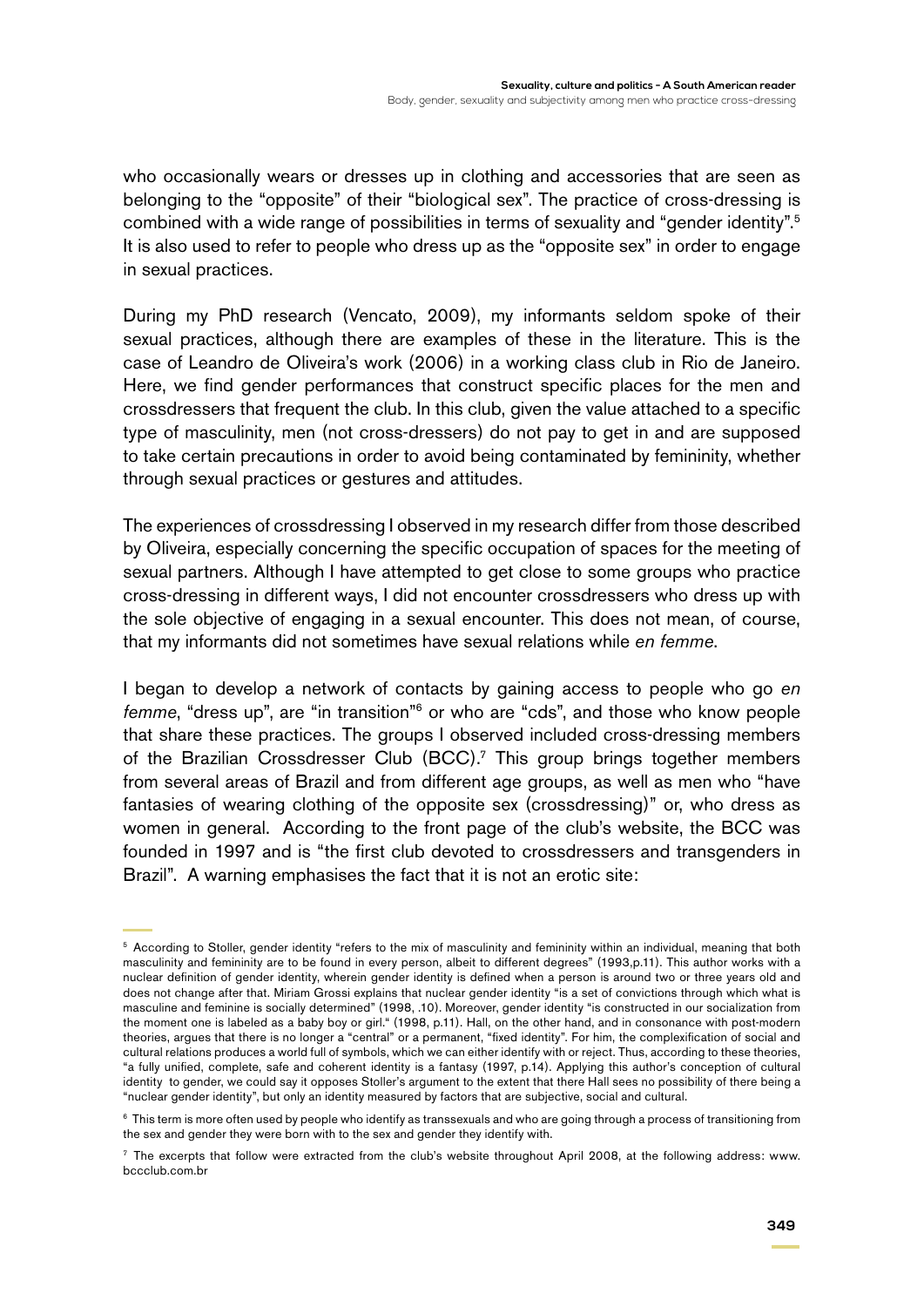We hereby declare that the BCC and this site are not of a sexual character. This is not a dating site. Given the nature of the issues discussed here, we do not recommend that minors access this site, although they would be able to find answers here to many of their questions. Instead, we recommend that minors to be accompanied by an adult guardian when consulting our materials.

This definition of the club itself also appears on the website:

BCC does not have a physical office and its work of recruitment and communication is done online. Its main goal is to promote the social integration of people who fantasise about dressing up in the clothing of the opposite sex and to promote the understanding of this and related issues. We organise face-to-face meetings for members. After a process of security and screening, members can take part in cd-sessions, meetings, parties and general events. We do not request real names or personal data when a member signs up. This is to protect the privacy of the crossdresser. Such data may be solicited only when the member intends to take part in official club events.

Other crossdressers who were part of this research were those found in relevant communities in Orkut or those who write blogs. I also contacted crossdressers through Orkut communities who bring together the "Supportive Opposites" or "S/Os" of male crossdressers, that is, people who help these men in the process of crossdressing. Finally, I investigated Orkut communities and sites that focus on female domination (femdom)<sup>8</sup> within BDSM.<sup>9</sup> My fieldwork also included observations in places such as Rio de Janeiro and São Paulo bars and restaurants where crossdressers (BCC members or otherwise) go while "dressed up", as well as the hotels where private BCC events take place. The research also included, albeit in a casual and peripheral way, transsexuals and *travestis*, especially those linked to LGBT10 activism or linked to the "crossdresser scene".

LGBT activism influences the production, discussion and dissemination of identity categories that are appropriated (not always with the same meaning) by people who dress as the "opposite sex". The crossdressers who were part of my research are rarely linked to social movements and significantly differ from activists in the ways that they

<sup>&</sup>lt;sup>8</sup> Although I have not, strictly speaking, been observing the BDSM scene, this research is somewhat linked to it since some of my participants are also part of that scene. On FemDom practices in Brazil see the work of Regina Facchini (2008, 2012).

<sup>9</sup> According to Bruno Zilli, "BDSM is an acronym used by this identitary group to describe their activities. It synthesizes a variety of practices: B is for bondage, or immobilization, usually achieved through ropes or handcuffs. The pair B and D for bondage and discipline, the use of erotic fantasies of punishment are linked to the pair D and S which stand for domination and submission. These are fantasies of 'surrender' to a sexual partner and the role-playing of humiliation and rape. The pair S and M stand for sadism and masochism, or sadomasochism: the use of pain as an erotic stimulant. BDSM also involves practices linked to fetishism. This acronym was developed as an attempt to include a diverse variety of sexual activities which are linked by two defining characteristics: they are traditionally classified as sexual illnesses and, among their followers, are ruled and defined by respect for consent of partners to take part in these relations." (2007, p8-9) [See english version on this volume]

<sup>10</sup> Acronym for Lesbians, Gays, Bisexuals, *travestis* and Transsexuals.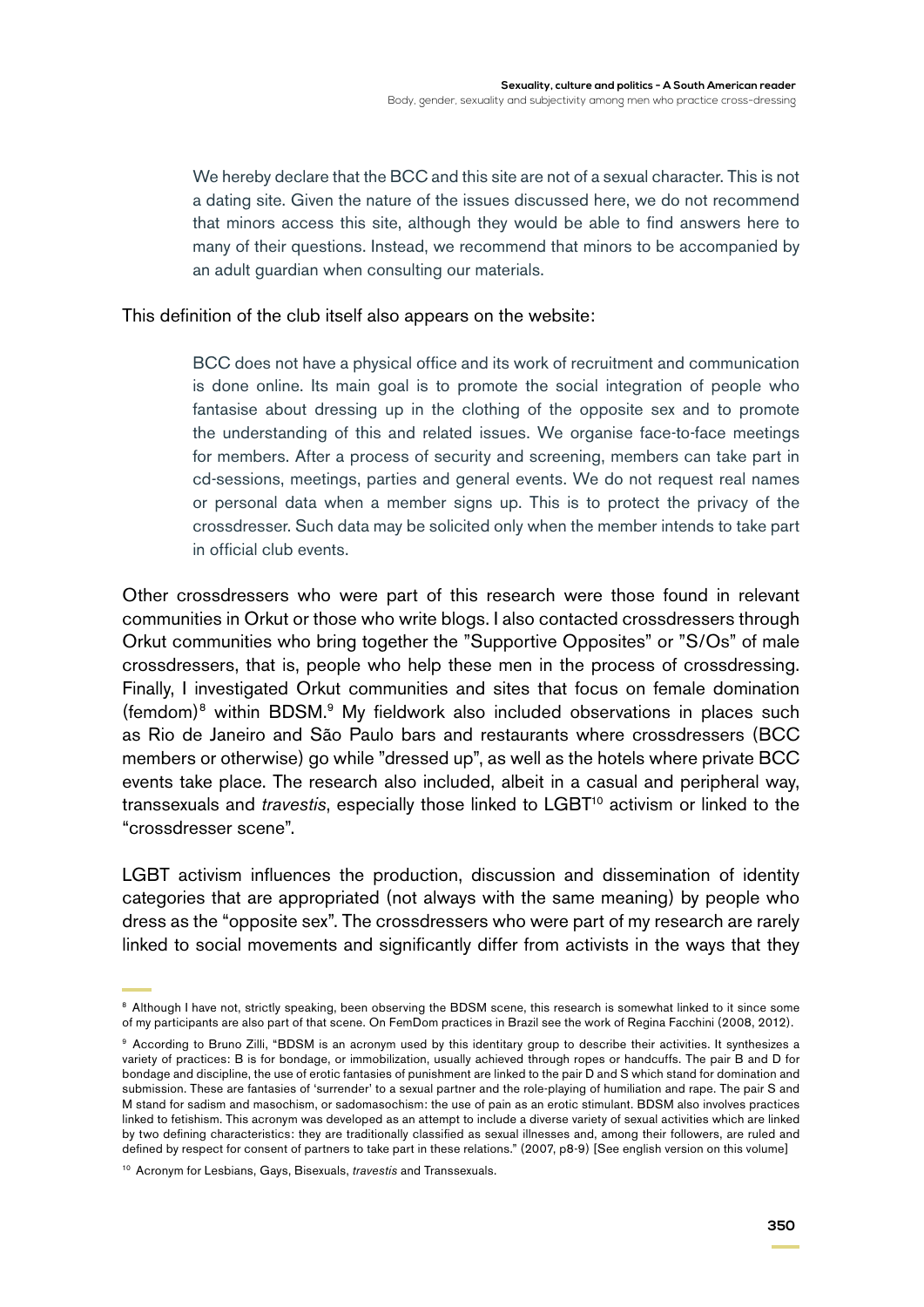see and construct themselves and their bodies. They also differ in terms of the social and political place they occupy. Nevertheless, they are in dialogue with the categories that are produced by the LGBT social movement.

There are different ways of dressing up, both in terms of how public it is and the degree of body interventions and transformations that are involved. Participants' testimonies reveal that these facts are commonly encountered across several different groups. This implies that the categories of crossdressing are fluid and dynamic. They are also triggered in different ways at different times and contexts. Therefore, although my informants use a set of current classifications when talking about themselves, such classificatory categories are contingent and, I dare say, perhaps strategic.

# **A brief picture of the field of study on "cross-dressing" in Brazil**

In this article I discuss crossdressers who "are" online and who discuss dressing up as the opposite sex via virtual sociability, regardless of whether they actually practice it outside this virtual space. Mostly, they are men who identify as crossdressers or cds, although sometimes they compare themselves to or use terms such as "*travesti*" or "transsexual"11 and in some situations they talk about the practice without necessarily attributing to themselves any particular category. Some of them state that in a different period of their lives they thought they were "gays who liked to dress up as women" or saw themselves as "*travestis*". Others (especially those who do not maintain sexual or affective relationships with people of the same gender) do not usually refer to themselves as gay. Although it is used to explain my informants' practices, the term "*travesti*" is emphatically rejected by them, especially due to the connotation this term has with the world of prostitution and a life marked by difficulties and lack of acceptance in the labour market, material and social deprivations and great vulnerability to violence and exclusion.

Throughout the research I identified other groups than "cds" who dress up as the "opposite sex". Different groups, whose borders are not necessarily clear-cut, employ this practice differently. This creates the need to map out the academic production on "transgenders" in Brazil.

The term "transgender" became current at the end of the 1990s, emerging as a way to refer to different groups of people who practice cross-dressing, especially drag queens, drag kings, *travestis* and transexuals. The use of the term was particularly common among gay activists, referring mostly in this case to issues of gender identity

<sup>11</sup> These labels mean and represent different things in different contexts. They vary both in terms of ways of presenting oneself, how people think about themselves and the degree of corporeal intervention they submit to or wish to submit to. In this sense, the meanings discussed in this article should not be understood as fixed/immutable or as categories adopted and/or activated without a strategic meaning.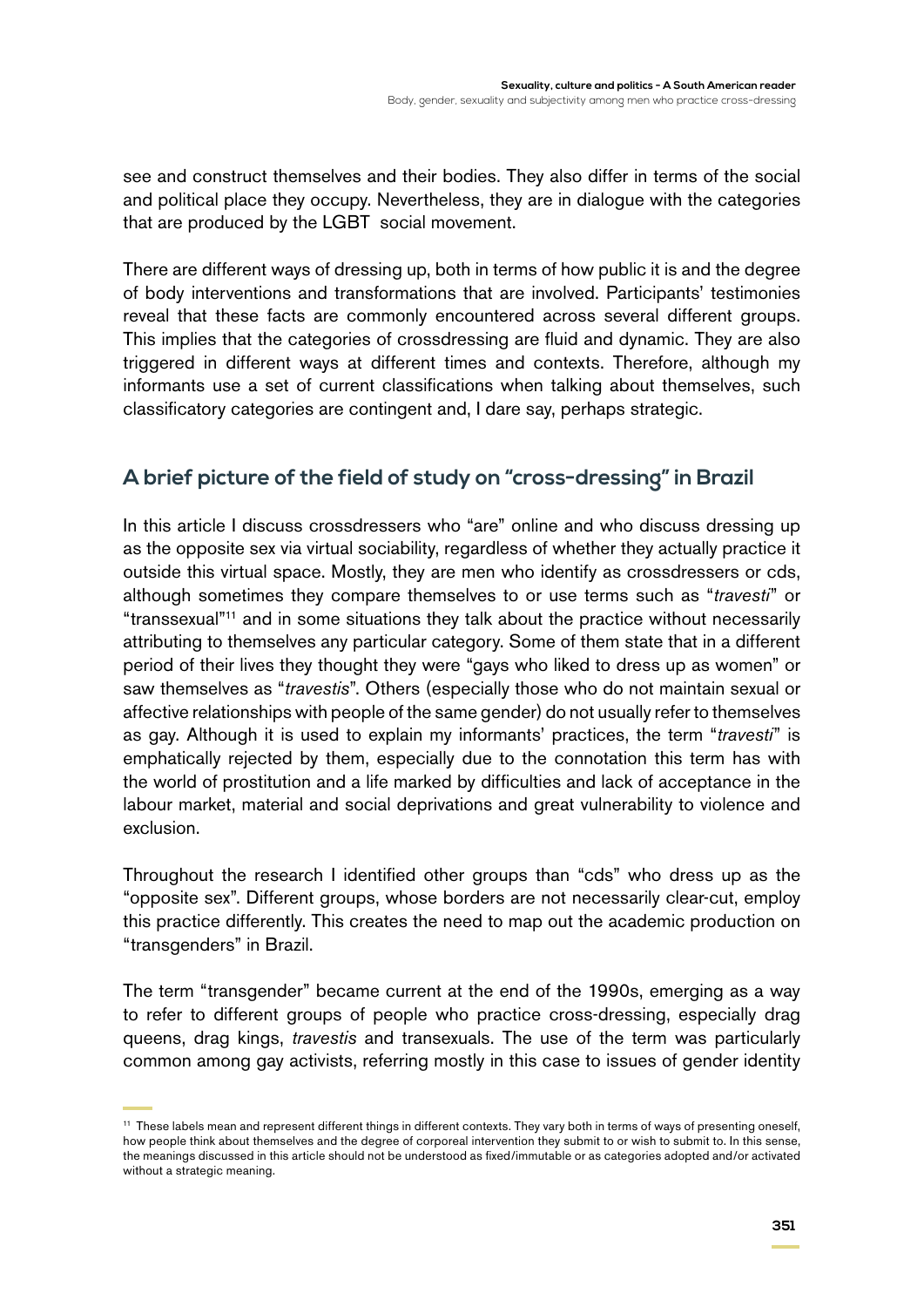and aiming at addressing specific demands, including claims to a place within the movement as well as rights (Vencato, 2003). Within academia, the term gained popularity—especially within cultural studies and literature. In literary criticism, it was used to analyse fiction, autobiographical or journalistic writings regarding this kind of experience (Cunha Campos, 1999). Although these theories (heavily inspired by Michel Foucault) were criticized for lacking specificity, they served as a springboard for a whole range of work that followed (Spargo, 1999).

The term *transgender* has been used since to collectively define *travestis*, transsexuals, transformists, drags and the androgynous, taking into account the fact that there are differences that set these categories apart (Jayme, 2001). According to Márcia Áran (2010),

> "Transgender" is a term commonly used in the United States and in parts of Europe. Here in Brazil the trans experiences, in general, are defined as transsexuality, transvestism and cross-dressing. There is a minority that defines itself as transgender. Nevertheless, I think that it still makes sense to speak of a male and female sex because these are gender norms that are heavily incorporated. However, what trans experiences clearly show is that those identities are not fixed. That is, they are neither a substance in the biological sense, nor even permanently sexed positions. There are many possible ways of constructing gender, identities and subjectivities that bypass the male/female binary.

Transgender therefore refers collectively to the different ways and manifestations of cross-dressing. Although such manifestations may occur only at the level of desire, they become recognised and acquire meaning (even in the literature on the topic) when cross-dressing is actually practised. The constant transition between the genders is another defining element of cross-dressing (Garcia, 2000). Evidently, not all crossdressing practices presume the existence of a transgender individual, nor can one say that it is the transition between male and female that defines crossdressers. These people construct themselves by being a symbolic inscription of desire in a body; an inscription that needs to be constantly revised and reaffirmed (Maluf, 1999, 2002). More recently, some people and groups linked to the GLBTT movement have claimed the right to see *transgender* as a political identity, demanding the addition of a third "T" to the movement's acronym. The name "gays, lesbians, bisexuals, *travestis* and transsexuals" would thus give way to "gays, lesbians, bisexuals, *travestis*, transsexuals and transgenders".12 This debate is still restricted to a few spaces/groups/individuals, however, and is not a hegemonic position within the movement.

The practice of cross-dressing—to dress up with clothing that is socially identified

<sup>12</sup> This demand was raised, for example, by those who do not identify either as *travestis* or transsexuals in the final plenary of the XIV National Meeting of *Travestis* and Transsexuals who are Active in AIDS Prevention and the Fight against AIDS (ENTLAIDS), that took place in São Paulo in June 2007.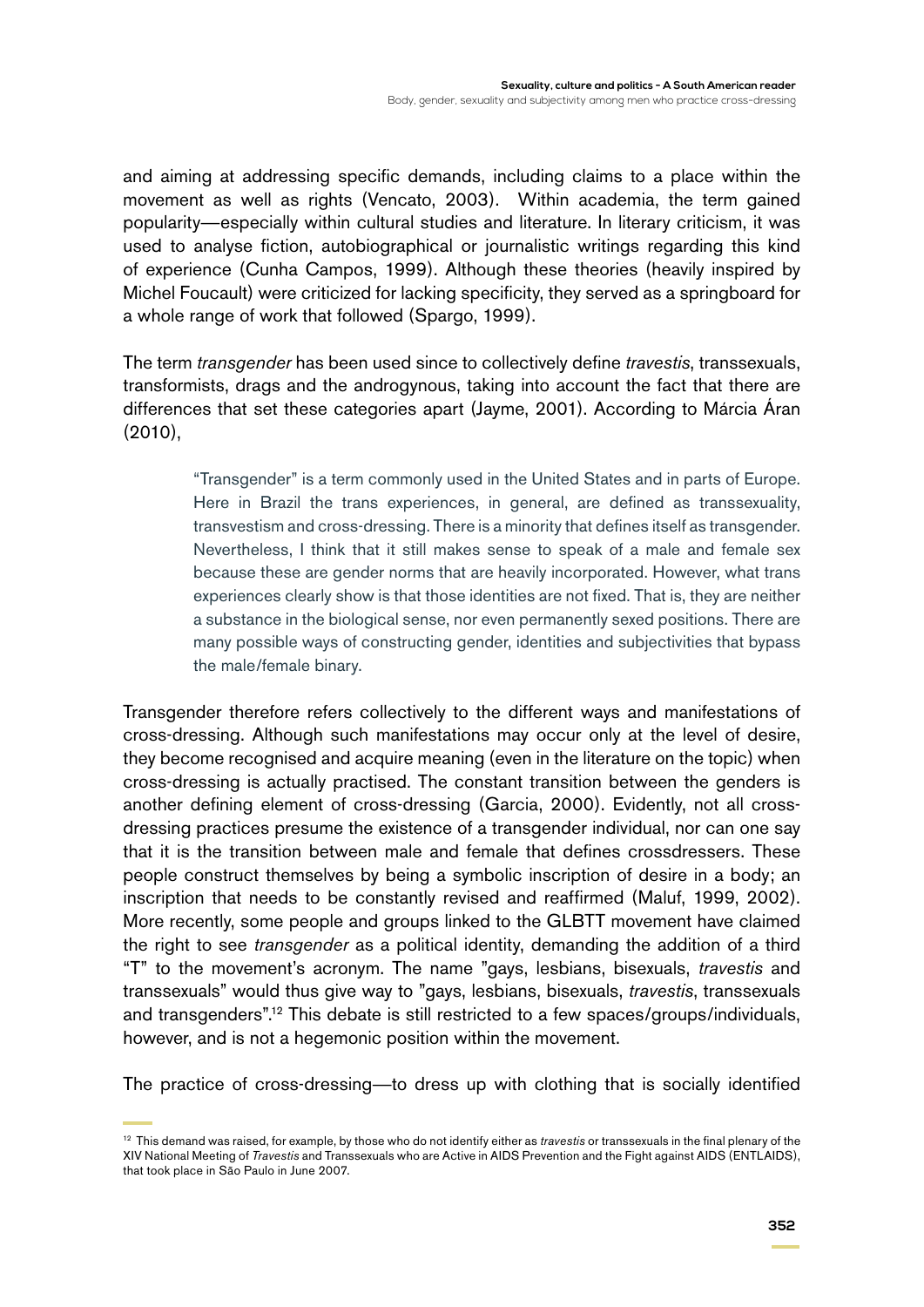with the opposite biological sex and gender—has been the object of anthropological research since the first studies of *berdaches* among native North-Americans (Mead, 2001).Studies include those conducted among the *hijras* of India (Nanda, 1996) and the *Guayaki* in Brazil (Clastres, 2003), as well as among other groups. It can be said that anthropology has always been aware of the different manifestations of crossdressing (although not necessarily using this term to describe it) even in urban and other contexts. It has particularly focused upon the magical and ritual value cross-dressing has among some groups and upon the idea of inversion and the implicit marginality of this practice among others.

In studies conducted in urban spaces in Brazil, researchers have focused on different aspects of the social life of *travestis*, transsexuals<sup>13</sup> and drag queens. The main focus of analysis, however, has involved defining the differences between transgenders, the specificities of their relationships with other people who practice some form of cross-dressing, the construction of bodies through hormones/silicone, the public performance of cross-dressing (especially relating to shows or sociability), the learning of certain bodily practices (feminizing), street prostitution and the issue of rights (most particularly in relation to genital surgery, name changes, body changes and the "transsexualizing process"). More recently, some studies have also looked at issues relating to conjugality and parenthood, specifically among *travestis*. These include the works of Larissa Pelúcio (2006) and Fernanda Cardozo (2006).

In Brazil, the oldest studies I was able to identify of people who practice cross-dressing were by Rosemery Lobert (1979) and Regina Erdmann (1981). Lobert analysed a theatre group that was famous in the 1970s, the Dzi Croquettes. The ambiguity of their texts and their attitudes towards gender roles, costumes and speeches formed the core of their plays. As usually happens in cross-dressing carried out as part of a show (see also Newton, 1979 and Vencato, 2002), the Dzi Croquettes incorporated elements of their daily routines into the development of their characters, often playing with uncertainty in the representation of gender and the place of the body "of the man" in relation to the aggregation, in aesthetic form, of elements that belong to the female symbolic universe. This reinforced the ambiguity these characters and practices represented, both within the fictional space of their plays and the "real lives" of the troupe members themselves. This can be seen in one of Dzi Croquettes' most famous stage lines: "[We are] neither gentlemen nor ladies. People from here and there. We are not men, nor women either. We are people (…) people who should be counted like yourself. You would like a flower? We have one." (Lobert, 1979, p.30)

<sup>13</sup> The association between cross-dressing and transsexuality deserves a separate discussion. Although the term *crossdressing* accounts for a fluctuation and construction of a person in terms of biological sex at some level, it is difficult to collapse cross-dressing into transsexuality without reflecting on the "natives' point of view", because transsexuals dress according to their gender identity. The idea of cross-dressing appears dislocated from this sense because a transsexual woman, for example, does not see herself as someone who dresses up as "the opposite sex". To the contrary, she would say that she was born with a male biological body that she does not see as hers or as adequate to how she views herself.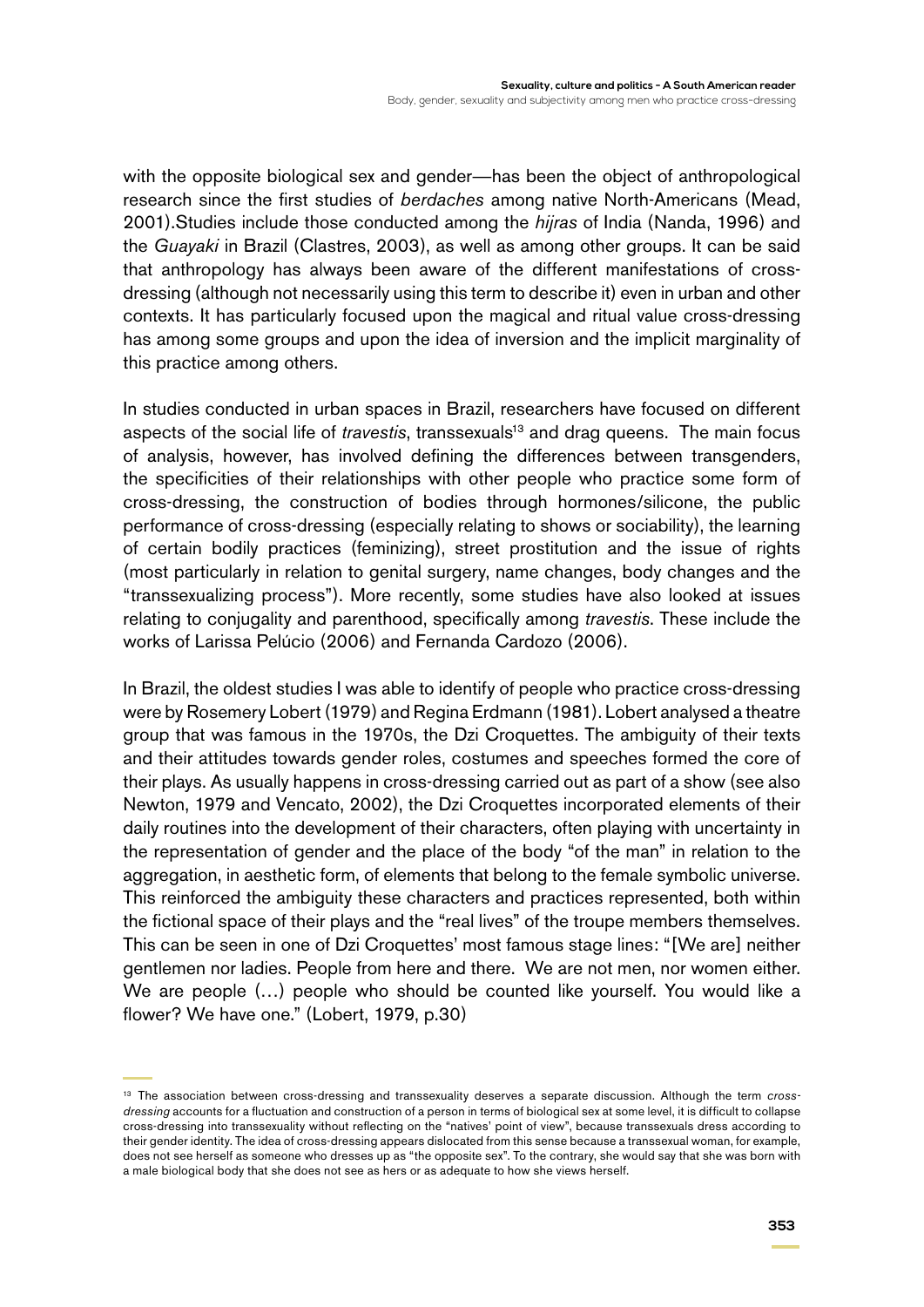Erdmann, on the other hand, focuses on the sociability that develops around what today we would call the sexual market, in which men who do not necessarily identify as gay (or "entendidos") engage in sexual practices with younger boys and "*travestis*" around Square XV in downtown Florianopolis. Note that, at the time of the research, the term "*travesti*" was not used either by the author or researcher informants. Through the descriptions in her work, however, it is possible to infer that the cross-dressing practices of some of these persons seem to be close to our contemporary notion of the *travesti*.

In the early 1990s, Hélio Silva (1993) published the first ethnography of *travestis* in Brazil. He then went on to research *travestis* in Lapa, Rio de Janeiro. He began by following the different moments in a *travesti*'s day, which were organized into afternoon, night, morning, in this order. Discussing this organization, he reveals not only the *glamour* that can accrue from the decoration of bodies and the lustre and feathers of the costumes, but also the difficulties, such as lack of money, rejection by kin and/or lovers, illness, loneliness, hunger and violence to which *travestis* are daily submitted. Perhaps because of their methodologies trace, or perhaps because of the similarities in the lives of *travestis*' in different Brazilian cities, these themes are recurrent in several of the studies that focus on this group. This does not mean, however, that the *travestis*' universe is more or less sad than any other universe, or that they do not gain any satisfaction from the transformation they carry out. *Travestis*, with few exceptions, often tell their life stories as the story of the transformation of their bodies (see Maluf, 2002), as processes of continuous elaboration and attempts to fit into what they want to be and what they argue gives meaning to their life.

Mônica Siqueira (2004), who worked with *travestis* between 59 and 79 years of age, presents a different picture. Hélio Silva (1993) has already pointed to the presence of "elders" in *travesti* communities, attributing to some of them an "'almost sad" end of career, marked by loneliness, lack of resources and low value in the sex market. Perhaps the main point of Siqueira's work is to show that this universe can be painted with different colours, that these people do not always or necessarily end up alone, rejected and poor. To the contrary, she describes a universe where older *travestis* have a higher degree of respectability within their group, marked by respect for their life stories. In particular, they are respected for having achieved recognition in careers other than prostitution, although many had practiced prostitution at some time in their lives. They are also respected for their ability to "care", since they help other *travestis* financially by offering accommodation, food, health care, or advice. They "adopt"14 younger *travestis*, securing a space for them in the sex market and "the scene". Moreover, according to this author, the universe of older *travestis* does not appear to be either more or less

<sup>14</sup> The same type of "adoption" appears in the work of Larissa Pelúcio (2005) regarding a network of *travestis* who work in prostitution and of Fernanda Cardozo (2006), who studies *travestis* who adopt children within their social networks, bring up biological or adopted children. In both works, *travestis* "adopt" younger *travestis* who they call "daughters".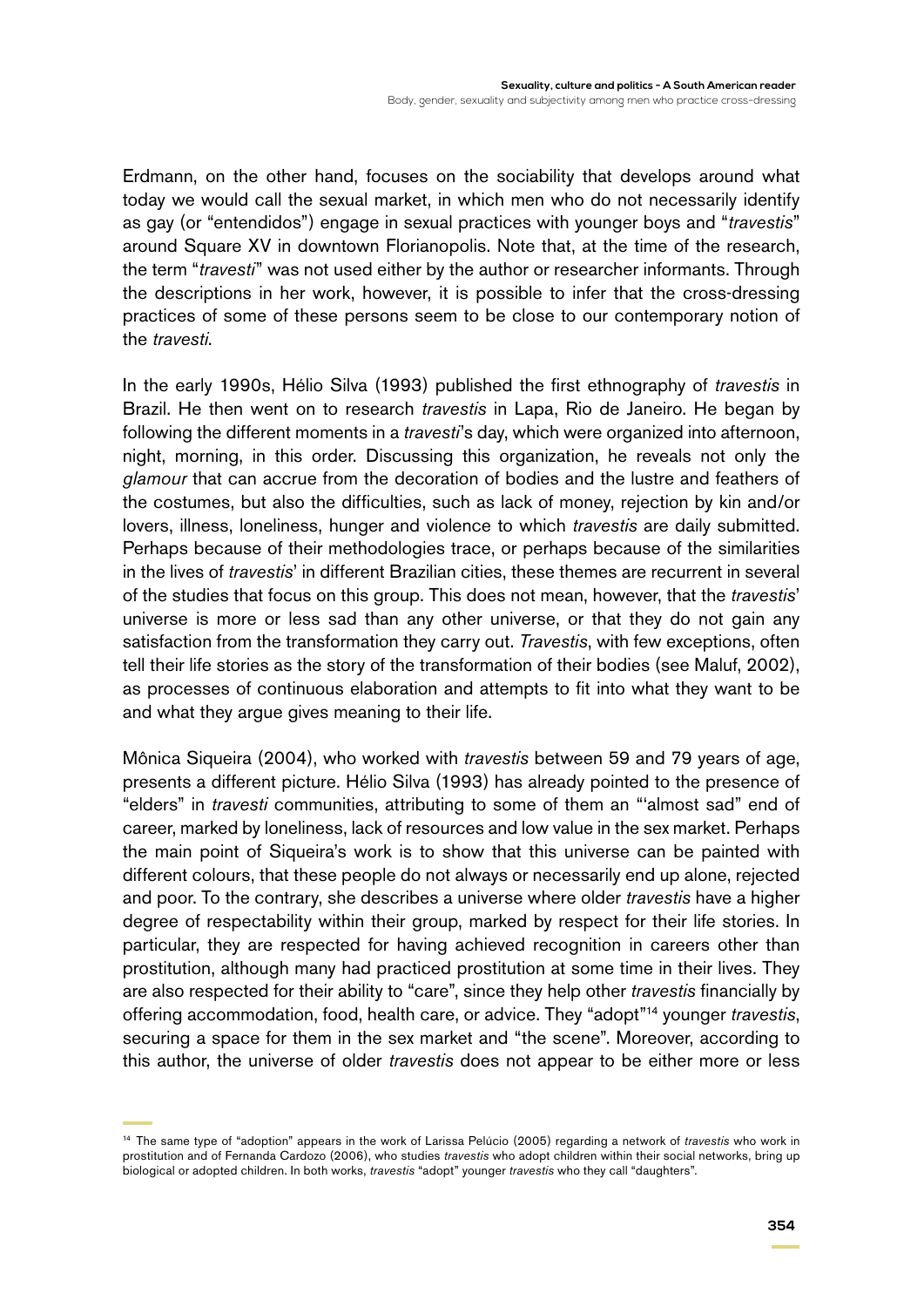problematic than that of women who grow old.15 Finally, Siqueira shows us that some of these *travestis* employ a discourse in which old age appears as a symbol of dignity.

The work of Marcos Benedetti (2005), similar to that of Hélio Silva (1993) and Larissa Pelúcio (2005, 2006), focuses on the experiences of *travestis* who practice prostitution, specifically street prostitution. The author begins by describing the *travesti* scene in Porto Alegre through a narrative of participant observation he carried out among this group, both on the "street" and in relation to the production of *travesti* bodies and gender. He focuses a great part of his work on the ways *travestis* construct their bodies through the use of hormones, silicone and body hair removal in order to be accepted as members of the group. He also discusses the value of clothing, shoes, make-up and the learning of a whole set of corporeal techniques which are seen as "feminine" by the group. This means that *travestis* reinvent their social roles through a type of new socialisation and through social processes of constructing subjects.<sup>16</sup> This demonstrates the gender fluidity which becomes apparent in *travestis*' daily social practices. The author points out that the same is not true for sexual practices in which men and women or men and *travestis* are at opposite poles of the sexual relationship with clearly defined active or passive roles.

By playing with gender, *travestis* reveal the game that exists between being a woman ("for real") and feeling like a woman. The latter is more important than the former in their constitution as persons. The term "play", here and elsewhere in this article, should not be understood as the most appropriate. It could be substituted by "discourse" or "dramatisation". What I mean by this term is a type of "gender theatre" (Motta, 2002), where masculine and feminine are dramatized in a "theatre of the feminine". This game can also be seen in the establishment of conjugal ties among *travestis*. Analysing three conjugal arrangements (*travesti*/working class man; *travesti*/*travesti* and *travesti*/ middle class man), Larissa Pelúcio (2006) argues that the dynamics of conjugality contain certain notions of what it is to be a man or a woman. These are permeated by heteronormative values (in Judith Butler's (2003) terms) related to gender. In this context, a couple needs necessarily to be formed by a man (masculine, a provider who has an active role in the sexual relation) and a woman (feminine, a home-maker, merely contributing to the domestic budget and passive in sexual relations).17

<sup>&</sup>lt;sup>15</sup> Two studies that raise central questions about women and ageing processes have been published by Flávia de Mattos Motta (1998) and Andrea Moraes Alves (2004). Both focus on the production of gender and sociability in a certain group of women. The first deals with a group of senior citizens in Porto Alegre and the second a taxi dance ball in Rio de Janeiro. Motta's work, especially, accounts for the difficulties and strategies adopted by women in their ageing processes in order to guarantee that they "remain feminine" and "continue to be women" in spite of aging.

<sup>16</sup> The transformation of the *travesti*'s body is also discussed by Suzana Helena Soares da Silva Lopes (1995) in an article that deals with the trajectory of a male sex worker who becomes a *travesti*, who she met during an STI/AIDS prevention project that took place in GAPA in Porto Alegre. The article, which is a report of an experience, includes the author's observations about the transformation of bodies via hormones and silicone. It also discusses the difficulties posed by different decisions regarding work, health care, body intervention and family.

<sup>&</sup>lt;sup>17</sup> This hierarchical model of relationship defined by the model of activity and passivity is similar to the one found by Peter Fry in Belém (1982).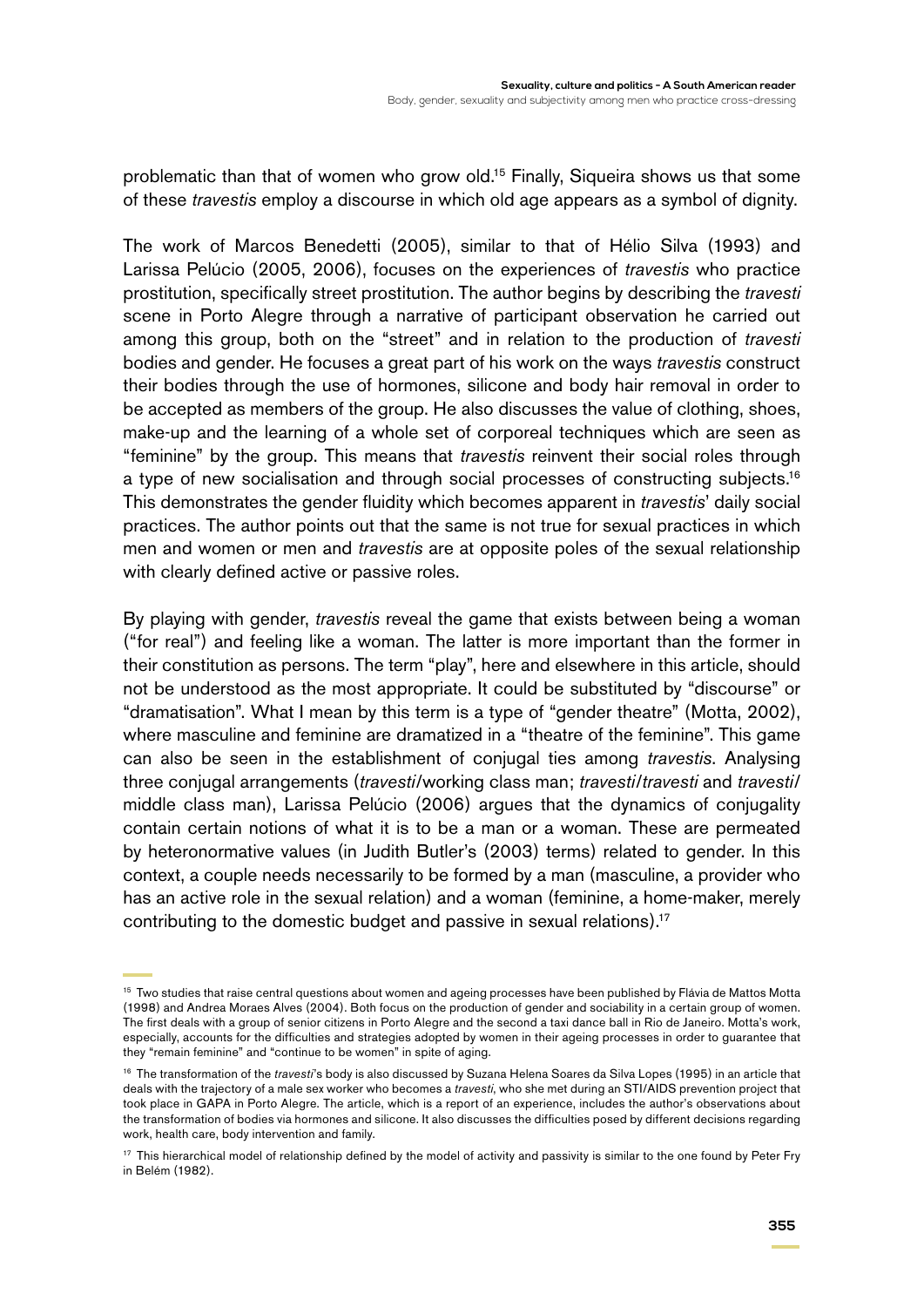However, this idea of "woman" contains the notion that the biological body can be constructed and modified but that, in any case, the result of such construction does not produce a "real" woman—ultimately understood as one who can give birth. Moreover, when it comes to morality, a man who betrays a *travesti* with a "biological woman" emerges as a "less painful" and more legitimate experience than betrayal with another *travesti* would be. This is because , according to *travestis*, what a real man really likes is a woman and therefore it is inevitable that they desire to go out with a "real" woman. Nevertheless, although these rules that underlie discourses about relationships seem to be fairly rigid, practices are more fluid, containing some space for negotiation. Thus, people's positions change according to context and relationship, both in terms of gender roles and in terms of sexual practices.

What seems to permeate this and other studies of cross-dressing is the centrality of gender issues for the production of bodies and legitimacy of cross-dressing. The meanings attributed to gender reveal a complex construction of values that, through the appropriation of gender values (often naturalized in the conflation of men and masculinity, on the one hand, and women and femininity on the other) legitimizes or delegitimizes those involved. According to Mirian Goldenberg (2005) "Brazilian culture" constructs male and female bodies in an attempt to achieve a model of masculinity and femininity that is, in fact, unachievable. What studies of cross-dressing point to is that those who practice it challenge these models, not only because they do not intend to be faithful copies of the models themselves, but also because they challenge the very models they parody.

The body appears as a crucial element in all these analyses, perhaps because of the centrality not only of the production of cross-dressing itself, but also of what makes cross-dressing something "out of place", leading to the performance of this incorporation of elements of "the opposite gender". Learned corporeal techniques (in the sense given by Mauss 2005), whether directly related to dressing up or not, are also significant. Although the interpretation of "going out *en femme*" denotes something imperfect, this imperfection is apparently purposeful: it creates a space for questioning certain truths about gender.

## **In high heels. Or… a walk through the field.**

*I went with some friends to a party at a bar in an upper middle class neighbourhood in S*ã*o Paulo, where "cds" usually meet, as the owner of the bar is herself a "cd". That night, a "cabaret"-themed party was going on and several people were in fancy dress. The bar's owner was dressed up "*en femme*". There were another four or five "cds". Only one of them was in fancy dress, relating to the party's theme. She was with a group of about six friends (apparently gay) all in fancy*  dress. Her make-up was perfectly done, so it was difficult to know whether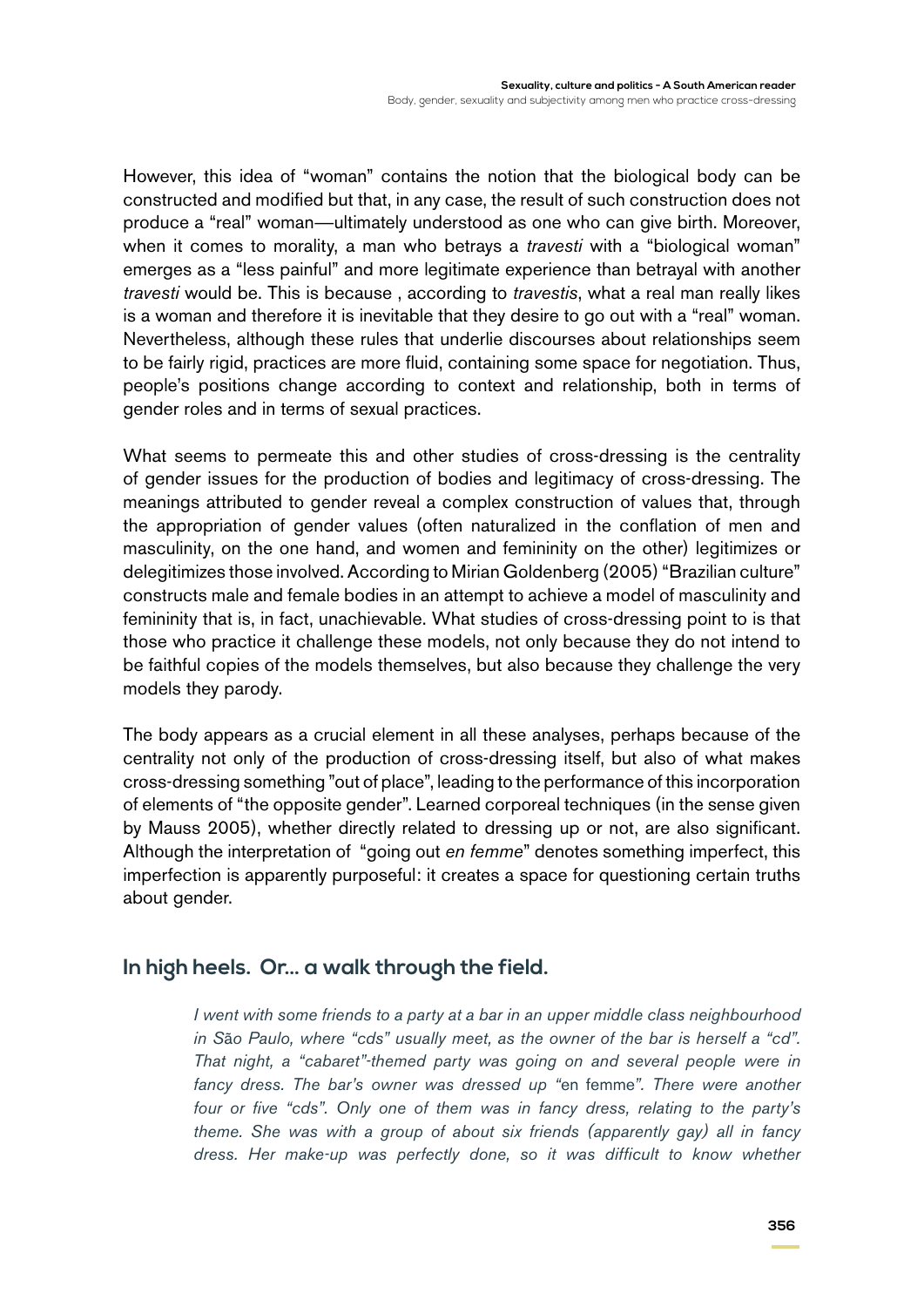*she was a "cd" or not. It was only when she and one of her friends performed videoke did it became possible to tell she was a "biological male". Given her rounded shape, I wondered whether she used hormones. She probably did. There was another "cd" at the party, in her 20s, who was there with two friends, also apparently gay. She didn't stay at the front near the stage like the other one, but stood next to the bar, especially around the sides where the drinks are served. Two other "cd", in their 30s or 40s were together in a corner of the bar, talking among themselves or with staff. These two, apart from being more "on their own", wore more sober clothes. Their look was in the style of the 1980s: they wore dark brown wigs with '80s shapes. One of my friends commented that one of them "must have borrowed her mother's clothes". What I noticed as peculiar was that the "oldest cds" and, coincidently, the "least passable" ones, circulated less around the bar. The ability to "pass" is an important asset for some people who practice crossdressing, though not for all. "Passing" means dressing up so successfully that the cross-dresser "'passes as a woman" in the streets or different social situations. Transexuals also use this term. I asked myself whether there was a co-relation between "passability" and age, marked by the co-relation between "passability" and "heterosexuality" (in the sense that more heterosexuality would be equivalent to less hormones, less depilation and, consequently, less "passability"). But do the least "passable" really see themselves as such? Is passability important, or important to the same extent for all who dress as the "opposite sex"? Moreover, what do the styles people choose tell us about their understanding of the meaning of woman? (Excerpt from fieldwork diary – 22/09/2007)*

This excerpt from my field diary refers to men who dress up as the "opposite sex" and who go out "*en femme"*. But not all who practice cross-dressing go out publicly "*en femme*". The practice of cross-dressing assumes meanings that vary both in relation to the contingencies of opportunity and desires and to what one wants to achieve during or at the end of the process, as well as in terms of the degree of public exposure while "feminized".

For some of the people who desire to dress with clothing socially associated with the "opposite sex/gender", the desire to "dress up" and its realization constitute significant experiences. This is described as being unique and significant for their self-esteem, self-image and perception as a "full person". The experience of seeing oneself dressed up is described by those who practice cross-dressing as incomparable to anything else and as something that offers a high degree of pleasure. However, cross-dressing attracts prejudice and many people therefore have to manage other difficulties aside from the desire and pleasure they accrue from the practice. These include keeping the practice of cross-dressing in the private sphere and, preferably, secret.18 It follows that

<sup>&</sup>lt;sup>18</sup> It is precisely through the idea of the secret (Simmel, 1906, 1999) that it is possible to understand the management of a double life, something which is very dear to my participants. Thus, it is the secret that allows a person to have a second world apart from the more visible one. These two worlds influence each other and are in dialogue. In the case of crossdressers, it appears very clearly in the way they manage the split in using pronouns.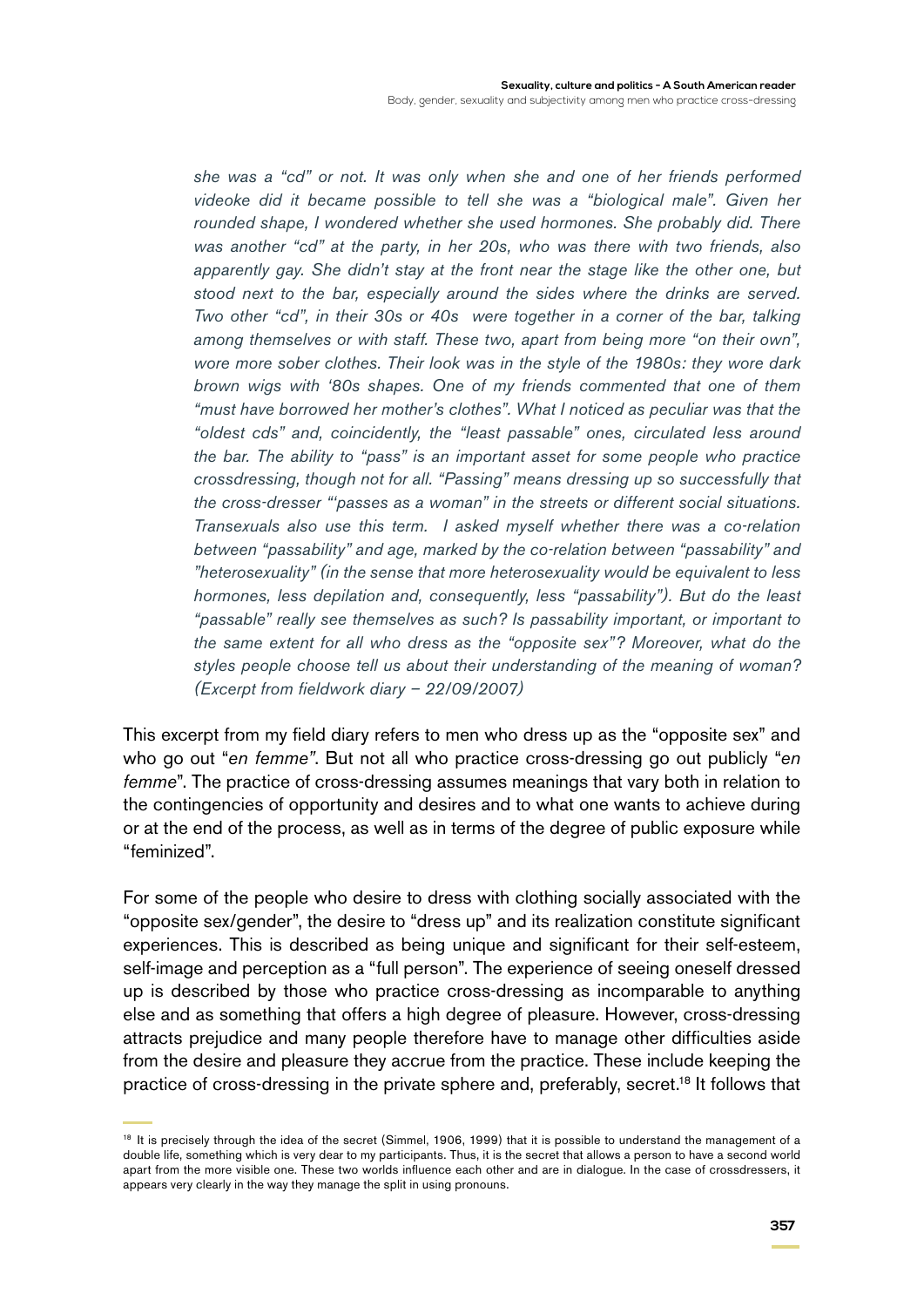doubts and anxieties will likely be generated. Some refer to what they do when they feel the desire to dress up as "the opposite sex", how they behave so that this desire can be fulfilled, as well as deciding who can be told about it and how, the risks of lack of acceptance and the moral crises related to their desire and its fulfilment.

My selection of informants is not restricted in terms of social class, generation, sexuality, or ethnicity. However, most of the people I have talked to so far identify themselves as white (or "caucasian": *Orkut's* category for the same) and non-gay. Given the apparent consumption patterns of the "cds" I have been researching, it could be said they are mostly middle-class (in general, people with professional qualifications, in the liberal professions or holding senior roles in the public sector or in private companies). Their ages vary from eighteen to seventy, although the majority are in their fifties. Obviously, homosexuality is a topic that is always present in dialogues regarding cross-dressing. This can be seen in one of my first conversations with a participant, when she blurted out: "You can ask me whatever you want. What do you want to know? If we're all gay?" (Field Diary 01/12/2007). It can also be seen in the warning at the end of an informant's public profile on *Orkut:*

> I'm a crossdresser, or "CD" if you prefer.. What is that? In fact, I don't much like these Americanized terms… but since there is no better word… We are normal people, thank God, with the difference that we are men in our daily lives (after all he is the one who supports our feminine side), but we like anything a woman likes. Ah...! It has nothing to do with our sexual preferences. (Accessed on 12/06/2008).

Although some crossdressers do have same sex relationships, preferentially or exclusively, most people I have met in the field identify as heterosexual. If they establish relationships both with men and woman, the usual denomination is bisexual, but "bi" is also used. Generally, they say they "like a bit of everything" or that "they have no preference", but they don't attribute to themselves a particular category to describe what they do.

In terms of the relationship between cross-dressing and homosexuality, Marjorie Garber argues that the history of "transvestism" in Western culture goes hand in hand with the history of homosexuality and gay identity:

> Just as to ignore the role played by homosexuality would be to risk a radical misunderstanding of the social and cultural implications of cross-dressing, so to restrict cross-dressing to the context of an emergent gay and lesbian identity is to risk ignoring, or setting aside, elements and incidents that seem to belong to quite different lexicons of self-definition and political and cultural display (1992, p. 4-5).

Homosexuality, heterosexuality and bisexuality have been understood as orientations of sexual desire. This sexual [desire] orientation is, in the words of Fernando Cardoso,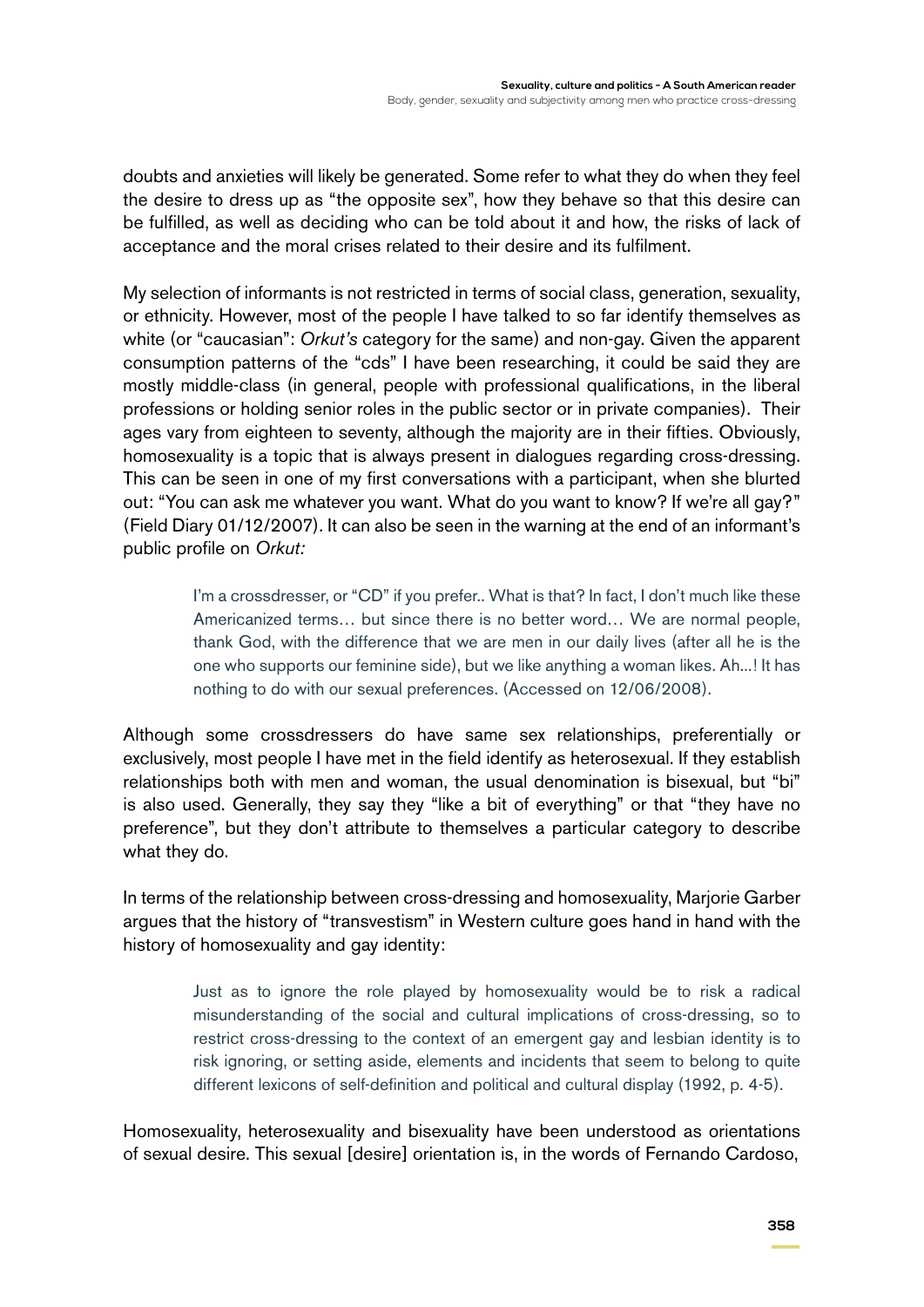…the many possibilities of pleasure. Therefore, sexual orientation is not the same as sexual practice (what people do when they have sex) nor is it the same as sexual identity (how people see themselves or are classified on the basis of their sexual practices: 1996, p.7).

A gay person is therefore someone whose sexual desire (but not necessarily their practices) is directed towards people of the same gender as themselves. A heterosexual person is someone whose sexual desire (but not necessarily their practices) is directed at people of the opposite gender. A bisexual person is someone whose sexual desire (but not necessarily their practices) is directed towards people of both genders.

Nevertheless, it is worth citing Peter Fry and Edward MacRae "…that there is no absolute truth about what constitutes homosexuality. The ideas and practices associated with homosexuality are historically constructed within concrete societies and they are intimately related with those societies as a whole (1983, p.3)".

The same argument can be applied to hetero- and bisexuality. If desire is something that can be seen as historically constructed, that "is done by being" (Maluf, 2002) it becomes difficult to speak about these categories without an understanding the specific meanings they occupy within a specific symbolic system. In this light, it seems to me that the fixed concept of sexual orientation does not account for the complexity and variety of possibilities that are inherent to actual sexual desires and practices.

Even if these terms are based on the idea of people who dress up as the "opposite sex" without including other categories, they are organised not only as tools to speak about oneself but also as keys that differentiate between different groups and people and, possibly, hierarchies. That is, besides talking about oneself these terms facilitate talking about the other. Obviously, this means that they can also be used to differentiate oneself from or become closer to the other.

As the classificatory categories used are not always fixed, it is necessary to think about them in relation to other categories with which these groups may or may not identify. It is common to find in informant's testimonies that the categories they use for themselves are not fixed throughout their individual life trajectory. Sometimes these terms lose strategic meaning, depending on the context in which they are used. This may vary more or less according to the level of access to information about dressing up as "the opposite sex" which a given informant may have, either through contact with activism, "academic" texts or the autobiographical texts of other cross-dressers that are available on the Internet. Sometimes, attempts to stabilize and fix the meaning of a certain identity category appear in the discourses of my informants as an attempt to normatize the practice of cross-dressing, which is not necessarily fixed through preestablished norms.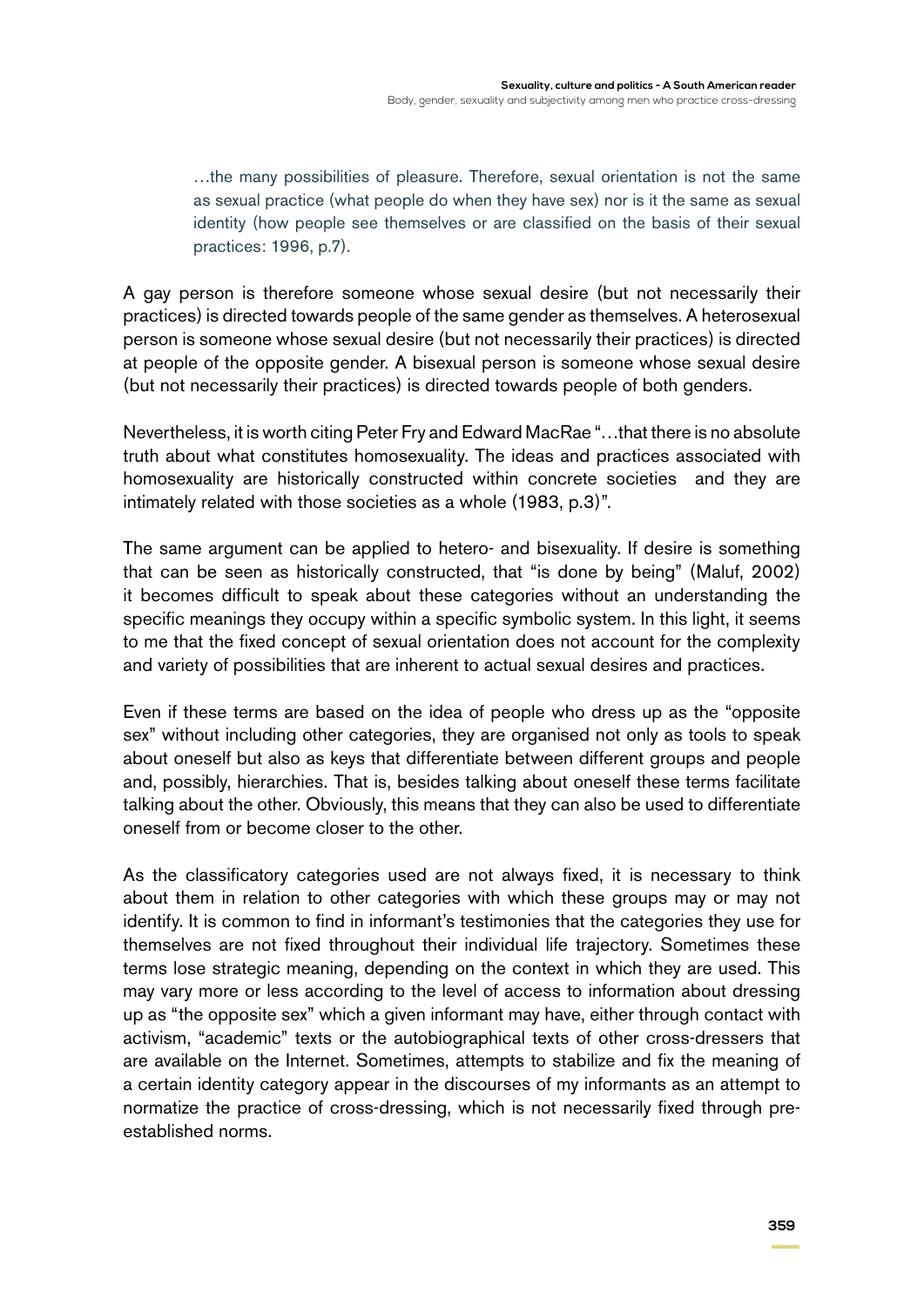The production of femininity—or of "woman"—appears in these discourses as something which has an impact in the emotional lives of my informants, both in terms of family and friends and in terms of their romantic relationships. Obviously, the impact differs for each type of relationship. In relationships with family members, there generally exists a "don't ask, don't tell" policy. Crossdressers may also keep the practice completely secret. One of my informants reports that her favourite make-up belonged to her mother and sister. As these family members realised that items of make-up were "used more than they should be", they stopped buying them.

In terms of friendships, revealing of the secret depends on their friend's world-view and it may possibly lead to the end of the friendship if the practice becomes "open". If the friends are not part of the cross-dressing circle, they are usually not told about this other life. There is always the possibility of making new friends through the Internet and other social spaces in which this practice is accepted (such as the one mentioned in my field diary excerpt).

In terms of intra-group relations, the Internet appears as a great facilitator in the development of ties with other people who share the same "desires or practices". The Internet allows groups to form independent of physical limitations or the need to meet in person. The same is true for other groups, such as the T-lovers<sup>19</sup> researched by Larissa Pelúcio (2006, 2009) and BDSM adepts researched by Bruno Zilli (2008, 2011). A significant amount of the interactions between people I researched are virtual and few of them ever meet in person.

In terms of romantic interactions, especially secret ones, the management of the secret assumes different outlines—sometimes these are very tense. The desire to "dress up" sometimes clashes with "*tesão<sup>20</sup>*". "*Tesão*" mostly refers to the act of dressing up and being seen as a woman; to be seen (not necessarily by another person) as "truly feminine". In the group that I have been researching, the idea of "*tesão*" does not imply that one "dresses up" as a woman with the aim of having sexual relations or achieving an orgasm. Many of my informants and people within Orkut's crossdresser community reject the idea that one feels sexual excitation when "*en femme*". According to one of the Orkut group members, it would be extremely inappropriate to become excited while dressing up in women's clothing when one intends to go out in public (although this problem is specific to cds who wear "women's dresses" in public). It would be at the very least embarrassing to have an erection at a party or in a shopping mall, for example. I hypothesise that the reason to this fear of sexual excitation is related to the

<sup>19</sup> There is a group of middle class men who date 'T-birds' (*travestis*, transexuals) and 'ggs' (genetic girls or biological women). They call themselves 'T-Lovers' and know each other from virtual discussion forums. In general the group meets on 'T day', when 't-lovers' and 't-birds' meet in a space of sociability such as bars and/or clubs, which become dating spaces. Physical meetings do not happen often and a significant part of the group's sociability happens online, in discussion forums and websites created and managed by 't-lovers' themselves or dating sites such as Orkut and some online chat rooms.

<sup>&</sup>lt;sup>20</sup> Translator's note: "Tesão" is an untranslatable term that refers to the state of feeling sexual arousal or excitement, akin to the idea of being horny.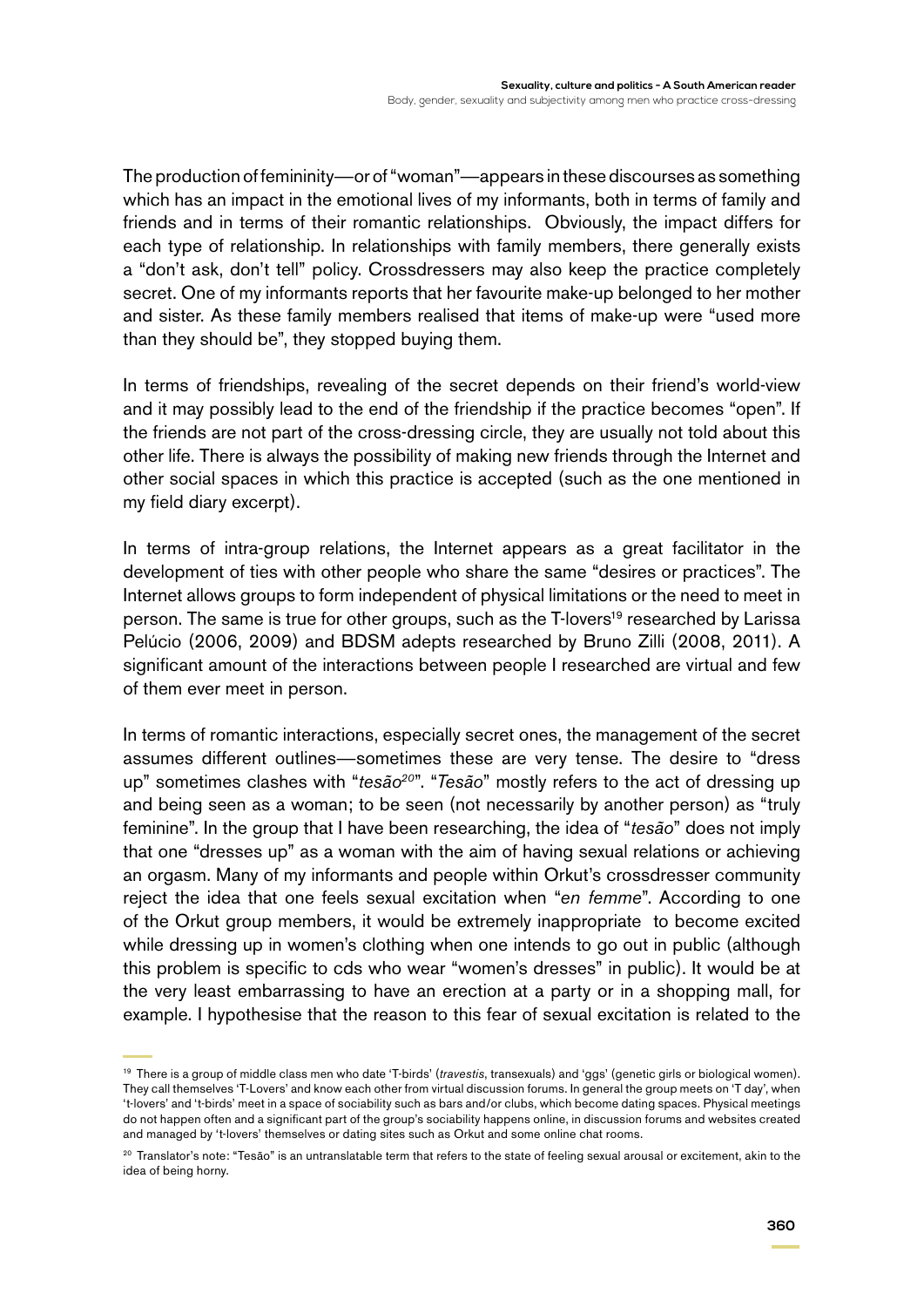fact that if sexual excitement appears when one is *"en femme*", it reveals the existence of the "toad", that is, the man who exists and who lends his body to the production of this other person, this princess-like woman. Sexual excitation as revealed by the erection of a penis can be seen as an "unmasking", perhaps because "real women" do not experience this. Moreover, my participants' testimonies constantly refuse to include cross-dressing in the framework of the psychiatric concept of the sexual fetish.

The idea of femininity or the model of woman that appears in the discourse of cds reveals that there are attributes and objects that constitute a "real woman", as well as a set of desires and ways of being in the world. The idea of woman that permeates most discourses seems to be a type of femininity borrowed from women's magazines such as "*Cosmopolitan*". This is a very "girly" woman in the sense that she is produced by a certain type of clothes and make up; a woman who is poised and above all fragile, who needs to be protected and "groomed".

For many of my informants, the idea of becoming "really feminine" includes taking hormones and removing body hair. While some routinely take hormones and remove body hair (permanently or not), others who might reveal the same desire and may carry it out temporarily, argue that it is very difficult to deal with the consequences of this type of bodily intervention. Sometimes, these men will not shape their eyebrows due to fear of the consequences which might arise when not "*en femme*". However, it is easier to remove facial stubble through several laser sessions, as even men who do not cross-dress sometimes would like to remove facial hair completely. Other types of body hair are easier to remove without other people noticing, unless one is in a conjugal relationship with someone who is not aware of the cross-dressing practice.

The use of hormones raises a more delicate question, particularly for those who have heterosexual relations when not "*en femme*" and for those who are in a conjugal relationship with a woman. This is because taking female hormones, besides "making one's body look more feminine" (developing "breasts" and giving the body a more rounded shape) impacts upon the ability to have an erection. Obviously, the lack of an erection may affect hetero- or homosexual relations equally, but homosexuality always appears as synonymous with sexual passivity (being penetrated by a partner) in my informants' discourses. In light of this, my informants indicate that only women ("ggs" or "*en femme*") are penetrable. Moreover, the transformation of one's shape via hormones is both desired and feared, since it may give away the secret to someone who should not know about it.

In this light, the discourses of the people who practice cross-dressing with whom I have been talking sets out some themes for discussion. One of these refers to the body, its production and meaning, as well as the fundamental instances of negotiation and intervention involving the body. Another theme refers to gender, a field in which the production of oneself is linked to notions and practices of what is masculine and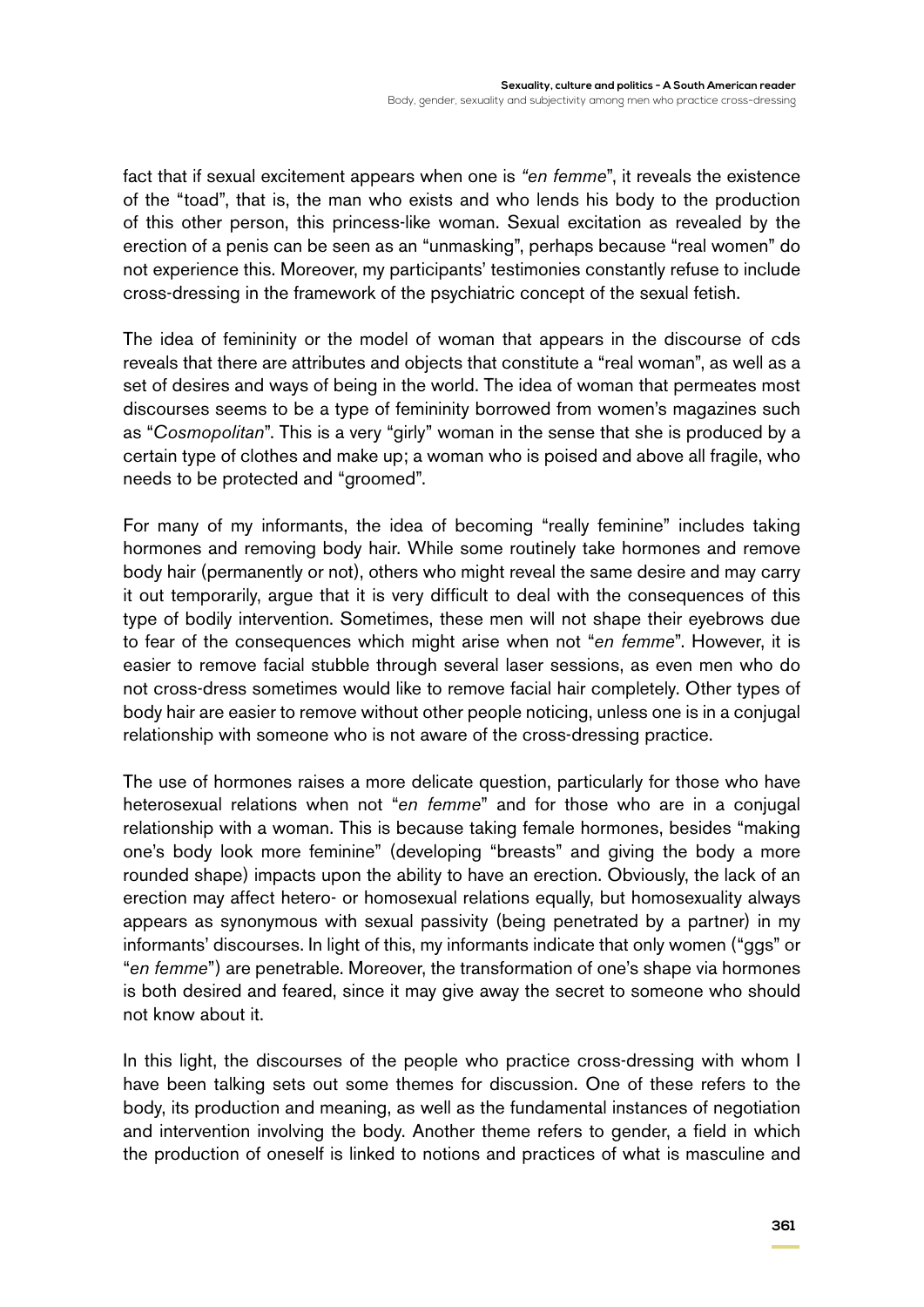feminine, sometimes via ideas about what it is to be a man or a woman that have become naturalized. Moreover, there is a third theme: sexuality, a field in which the feelings of passion, "*tesão*", love, affection, and the targets of such feelings combine. All these fields appear in the discourses of my informants and they are permeated with ideas regarding desire and risk, ideas of what one wants to be and what one is afraid to be or to suffer.<sup>21</sup> These concepts are constantly negotiated and mediated by the different forms of social interaction that crossdressers encounter in their daily lives.

<sup>&</sup>lt;sup>21</sup> The association between desire and risk has been discussed in my PhD thesis (Vencato, 2009). This discussion is very much developed in the work of Nestor Perlongher (1987) regarding São Paulo male sex workers in the 1980s.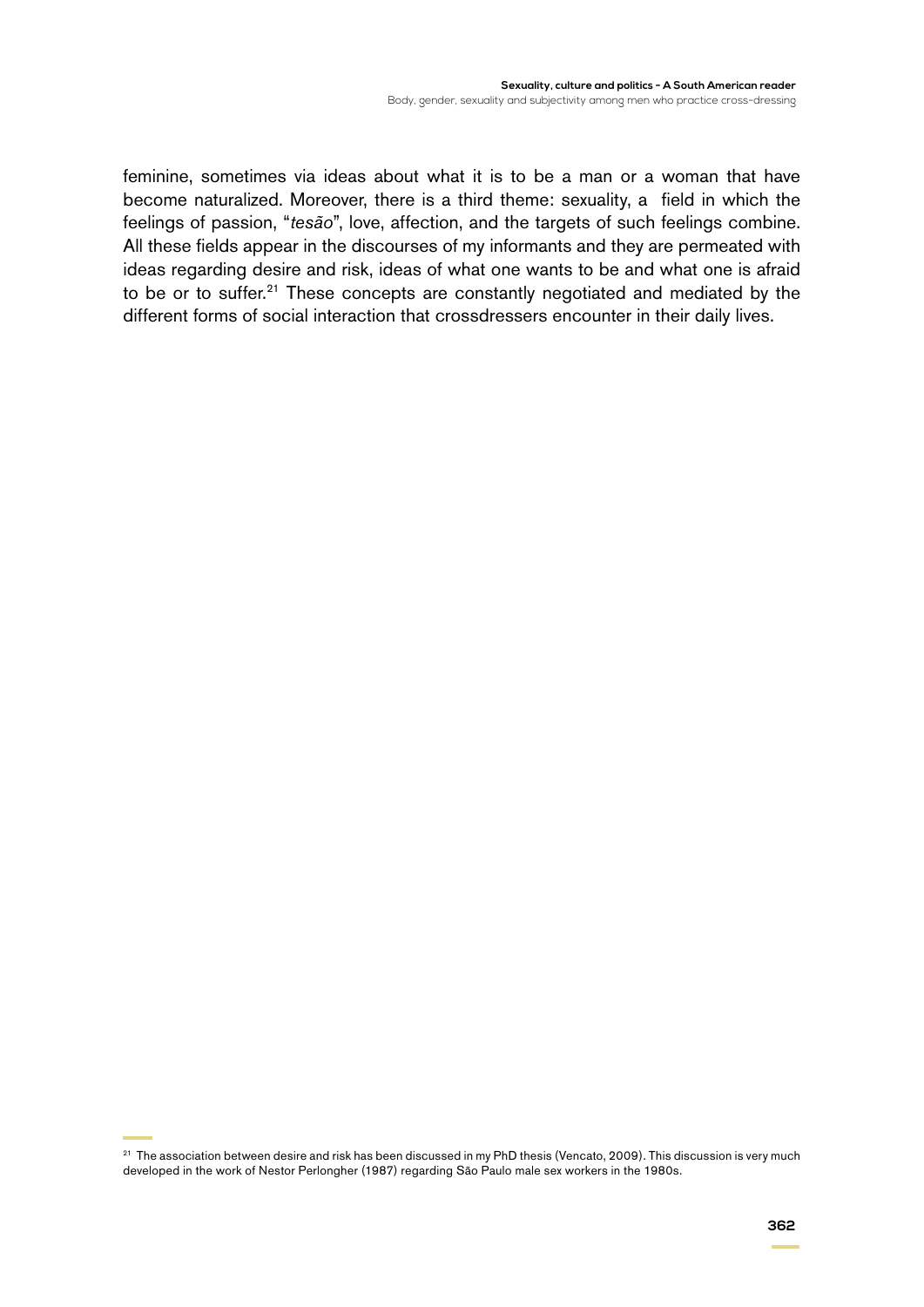### **References**

ALVES, A. M. 2004. *A dama e o cavalheiro*: um estudo antropológico sobre o envelhecimento, genero e sociabilidade. Rio de Janeiro: Ed. FGV.

ARÁN, M. 2012. O gênero como norma e fonte de subversão e resistência. Entrevista especial com Márcia Arán. *IHU On-Line*. Publicado em 12 de setembro de 2010. Available from <http://www.ihu. unisinos.br/entrevistas/36228-o-genero-como-norma-e-fonte-de-subversao-e-resistencia-entrevistaespecial-com-marcia-aran>. access on 07 Jul.

BENEDETTI, M. 2005. *Toda feita*: o corpo e o gênero das travestis. Rio de Janeiro: Garamond.

BUTLER, J. 2012. O parentesco é sempre tido como heterossexual? In: *Cadernos Pagu*, v. 21, Campinas, 2003. pp. 219-260. Available from <www.scielo.br/pdf/cpa/n21/n21a10.pdf>. access on 30 Apr.

CARDOSO, F. L. 1996. *O que é orientação sexual*. São Paulo: Brasiliense. (Coleção Primeiros Passos, n. 307)

CARDOZO, F. 2006. *Parentescos e parentalidades de travestis em Florianópolis/SC*. Florianópolis, CFH/UFSC. [Monografia]

CLASTRES, P. 2003. O arco e o cesto. In: *A sociedade contra o estado*: pesquisas de antropologia política*.* São Paulo: Cosac & Naify. p. 117-143.

CUNHA CAMPOS, M. C. 2012. Roberta Close e M. Butterfly: transgênero, testemunho e ficção. *Estudos Feministas,* Rio de Janeiro; Florianópolis, v. 7, n. 1-2, p. 37-52, 1999. Available from <http:// www.periodicos.ufsc.br/index.php/ref/article/download/11953/11220>. access on 30 Apr.

DÍAZ-BENITEZ, M. E. & C. E. FÍGARI. (Eds.). 2009. *Prazeres Dissidentes*. Rio de Janeiro: Garamond.

ERDMANN, R. M. 1981. *Reis e Rainhas no Desterro*: um estudo de caso. Florianópolis, PPGAS/ UFSC, 1981. [MA Thesis]

FACCHINI, R. 2012. Comunidades imaginadas: um olhar sobre comunidades políticas a partir de mulheres que se relacionam com mulheres no meio BDSM. In: *Pensata* - Revista dos Alunos do Programa de Pós-Graduação em Ciências Sociais da UNIFESP, Guarulhos, v.1, n.2, p. 6- 25, junho. Available from <[http://www.issuu.com/revistapensata/docs/revista\\_pensata\\_-\\_v1n2\\_-\\_junho\\_de\\_2012>](http://www.issuu.com/revistapensata/docs/revista_pensata_-_v1n2_-_junho_de_2012). access on 14 Jun. 2012.

FACCHINI, R. 2012. *Entre umas e outras*: mulheres, (homo)sexualidades e diferenças na cidade de São Paulo. Campinas, PPGCS/IFCH/UNICAMP, 2008. [Tese de Doutorado]. Available from <[http://www.](http://www.bibliotecadigital.unicamp.br/document/?code=vtls000443826&opt=4) [bibliotecadigital.unicamp.br/document/?code=vtls000443826&opt=4](http://www.bibliotecadigital.unicamp.br/document/?code=vtls000443826&opt=4)>. access on 30 Apr. 2012.

FRY, P. 1982. Da hierarquia à igualdade: a construção histórica da homossexualidade no Brasil. In: *Para inglês ver*: identidade e política na cultura brasileira. Rio de Janeiro: Zahar. pp. 87-115.

FRY, P. & E. MacRAE. 1983. *O que é homossexualidade*. 2. ed. São Paulo: Brasiliense. (Coleção Primeiros Passos, n. 81)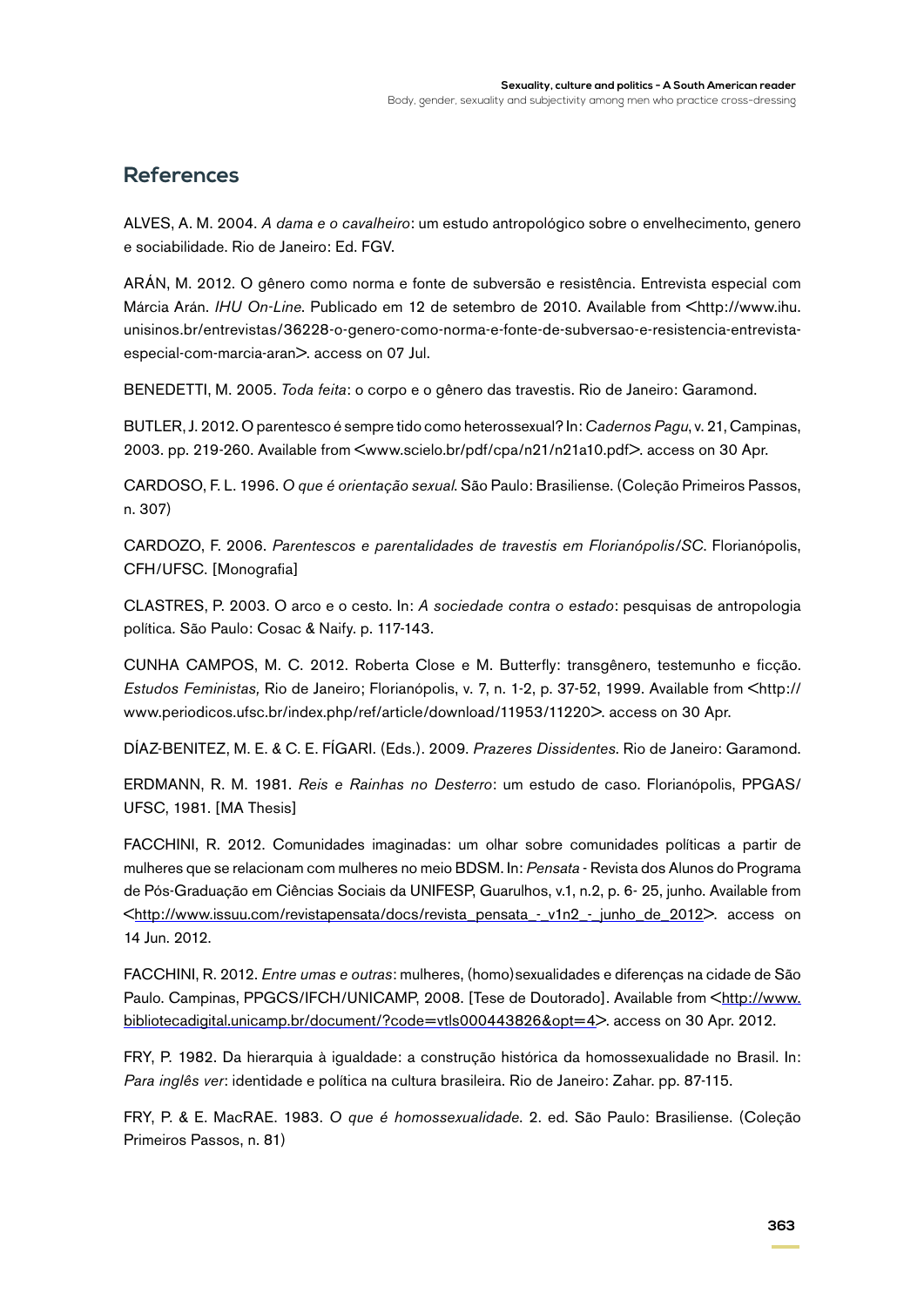GARBER, M. 1992. *Vested Interests*: Cross-Dressing and Cultural Anxiety. New York/London: Routledge.

GARCIA, W. 2000. *A forma estranha*: ensaios sobre cultura e homoerotismo. São Paulo: Pulsar.

GOLDENBERG, M. 2005. Gênero e corpo na cultura brasileira. *Psicologia clinica*, vol.17, no.2, p.65- 80. Available from <http://www.scielo.br/pdf/pc/v17n2/v17n2a06.pdf>. access on 30 Apr. 2012.

GROSSI, M. P. 1998. Identidade de gênero e sexualidade. In: *Antropologia em Primeira Mão*, 24, Ilha de Santa Catarina: PPGAS/UFSC. Available from <http://www.miriamgrossi.cfh.prof.ufsc.br/pdf/ identidade\_genero\_revisado.pdf>. access on 30 Apr. 2012.

HALL, S. 1997. *Identidades Culturais na Pós-Modernidade*. Rio de Janeiro: DP & A Ed.

JAYME, J. G. 2001. *Travestis, transformistas, drag queens, transexuais:* personagens e máscaras no cotidiano de Belo Horizonte e Lisboa. Campinas, IFCH/UNICAMP. [PhD Thesis] Available from <[http://](http://www.bibliotecadigital.unicamp.br/document/?code=000218803&opt=4) [www.bibliotecadigital.unicamp.br/document/?code=000218803&opt=4](http://www.bibliotecadigital.unicamp.br/document/?code=000218803&opt=4)>. access on 30 Apr. 2012.

LOBERT, R. 1979. *A palavra mágica Dzi*: uma resposta difícil de se perguntar. Campinas, PPGAS/ UNICAMP. [MA Thesis] Available from <[http://www.bibliotecadigital.unicamp.br/document/?code=0](http://www.bibliotecadigital.unicamp.br/document/?code=000056021&opt=4) [00056021&opt=4](http://www.bibliotecadigital.unicamp.br/document/?code=000056021&opt=4)>. access on 30 Apr. 2012.

MALUF, S. W. 2002. Corporalidade e desejo: Tudo sobre minha mãe e o gênero na margem. *Revista Estudos Feministas*, Florianópolis, v. 10, n. 1. Available from <www.scielo.br/pdf/ref/v10n1/11633. pdf>. access on 30 Apr. 2012.

MALUF, S. W. 1999. O dilema de Cênis e Tirésias: corpo, pessoa e as metamorfoses de gênero. In: LAGO, M.; SILVA, A. L. da; RAMOS, T. *Falas de gênero*. Florianópolis: Mulheres. p. 261-275.

MAUSS, M. 2005 [1936]. "The Techniques of the Body." In: Fraser , M. & M. GRECO (Eds.). The Body: A Reader. New York, Routledge. P.73-77

MEAD, M. 2001 [1935] *Sex and Temperament*. New York, HarperCollins, 2001.

MOTTA, F. M. 2002. *Gênero e reciprocidade*: uma ilha no sul do Brasil. Tese de Doutorado, PPGAS/UNICAMP, Campinas. Available from [<http://www.bibliotecadigital.unicamp.br/](http://www.bibliotecadigital.unicamp.br/document/?code=vtls000249892&opt=4) [document/?code=vtls000249892&opt=4](http://www.bibliotecadigital.unicamp.br/document/?code=vtls000249892&opt=4)>. access on 30 Apr. 2012.

MOTTA, F. M. 1998. *Velha é a vovozinha*: identidade feminina na velhice. Santa Cruz do Sul: EDUNISC.

NANDA, S. 1993. Hijras: an alternative sex and gender role in India. In: HERDT, Gilbert. *Third sex, third gender*: beyond sexual dimorphism in culture and history. New York: Zone Books. p. 373-417.

NEWTON, E. 1979. *Mother camp*: female impersonators in America. Chicago and London: The University of Chicago Press.

OLIVEIRA, L. 2006. *Gestos que pesam*: Performance de gênero e práticas homossexuais em contexto de camadas populares. Rio de Janeiro, PPGSC/UERJ, 2006. [MA Thesis]

PELÚCIO, L. 2009. *Abjeção e desejo*: uma etnografia travesti sobre o modelo preventivo de aids. São Paulo: AnnaBlume/Fapesp.